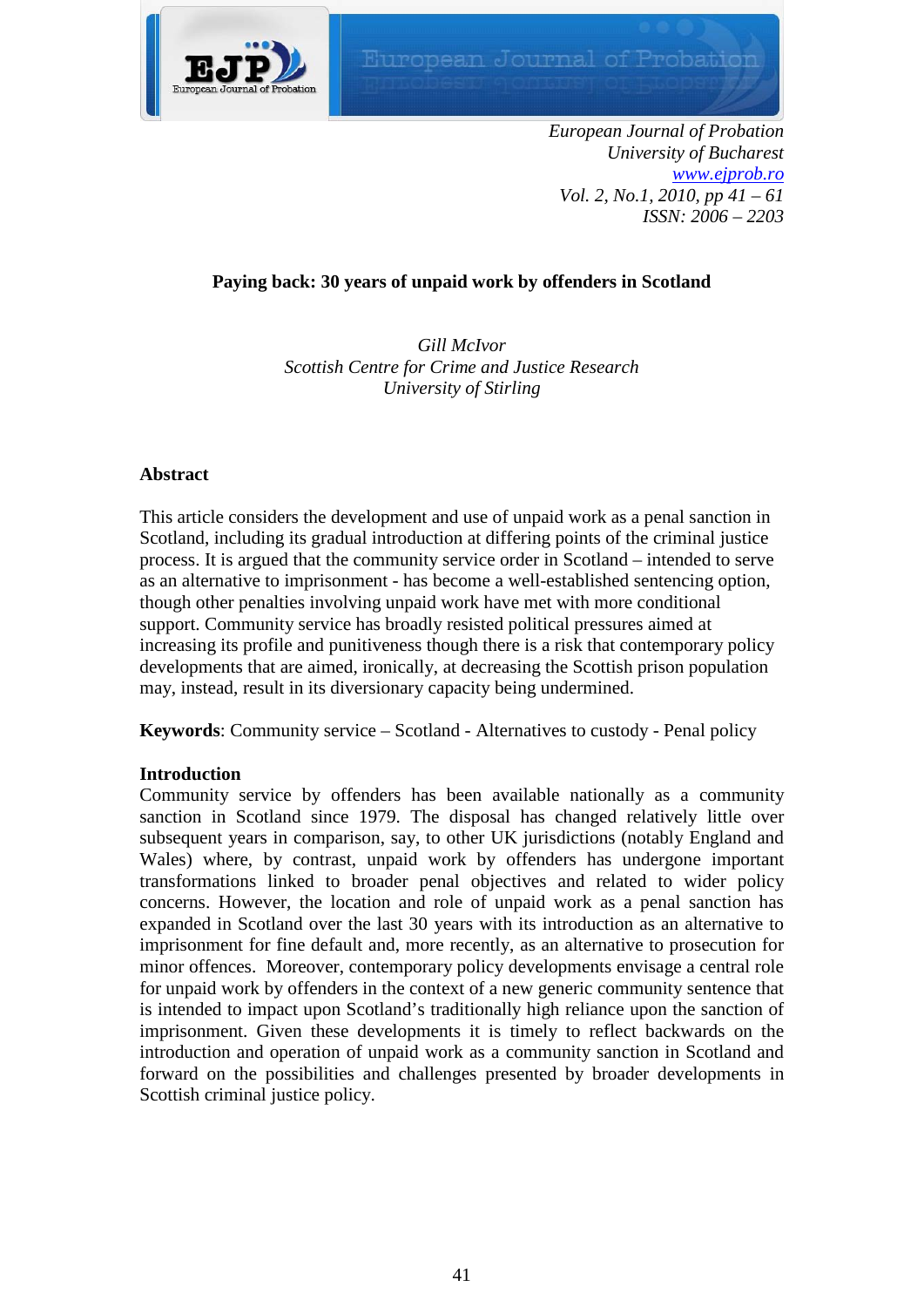## **Background and context**

Pilot community service schemes were first introduced in Scotland in 1977, some four years after the introduction of similar pilots in England and Wales. In the absence of specific legislation, orders to perform unpaid work were made as requirements of probation and were administered by local authority social work departments who, since 1969, had been responsible for the supervision of offenders and other tasks that had been undertaken by the former probation service. In 1978 legislation was  $introduced<sup>1</sup>$  $introduced<sup>1</sup>$  $introduced<sup>1</sup>$  that enabled Scottish Courts to impose 'stand alone' community service orders as well as unpaid work as a condition of probation<sup>[2](#page-1-1)</sup>. From  $1979 -$  following an evaluation of the pilots – community service schemes were gradually introduced across the country, funded in part by the Scottish Office (McIvor, 1992).

Community service in Scotland was intended to fulfil a number of sentencing aims including *punishment* (through the deprivation of the offender's free time), *rehabilitation* (through the positive effects of helping others) and *reparation* (by undertaking work of benefit to usually disadvantaged sections of the community). The *reintegrative* potential of community service was to be achieved through the offender being enabled to remain in the community, retaining employment and family ties, and, through coming into contact with others while carrying out unpaid work, avoiding social isolation (Duguid, 1982). Although the policy intention was that community service should serve as a direct – and hence cheaper - alternative to a prison sentence, the enabling legislation was somewhat ambiguous in this respect. Community service orders of between 40 and 240 hours - to be completed within a period of 12 months - could be imposed subject to their consent upon offenders aged 16 years and older[3](#page-1-2) who had committed *offences that were punishable by imprisonment*: the legislation did not direct the courts to make orders only if they would have imposed a custodial sentence instead.

During the 1980s the use of community service increased steadily but so too did the use of imprisonment and it became apparent that fewer than half of the community service orders imposed – around 45 per cent - were diverting offenders from custodial sentences (McIvor, 1990). The high rate of imprisonment in Scotland and widespread unrest in Scottish prisons promoted a review of penal policy that resulted in the then Secretary of State articulating support for the increased use of alternatives to imprisonment (Rifkind, 1989). Full central government funding and national standards and objectives for community service by offenders were introduced in 1989 to encourage greater consistency of practice and to increase the courts' confidence in the administration of orders (Social Work Services Group, 1989). In April 1991 provisions from the Law Reform (Miscellaneous Provisions) (Scotland) Act 1990 were introduced, restricting the use of community service orders to offenders who would otherwise receive a sentence of imprisonment or detention in a young offenders' institution<sup>[4](#page-1-3)</sup>. Further legislative changes were introduced by the Criminal Procedures (Scotland) Act 1995 as amended by the Community Service by Offenders (Hours of Work) (Scotland) Order 1996 which raised the minimum number of hours orderable to 80 and the maximum under solemn proceedings<sup>[5](#page-1-4)</sup> to 300 hours.

<span id="page-1-0"></span> $1$  The Community Service by Offenders (Scotland) Act 1978.

<span id="page-1-1"></span> $2$  The former were referred to as Section 1 Orders while unpaid work as a condition of probation was referred to as a Section 7 Order (referring to the relevant sections of the 1978 Act)

 $3$  Most young people aged 16 years and older are dealt with in the adults courts.

<span id="page-1-3"></span><span id="page-1-2"></span><sup>4</sup> Nicot young poople ages is yearn and care alleged between 16 and 20 years.<br>
<sup>5</sup> More serious offences involving a trial by jury.

<span id="page-1-4"></span>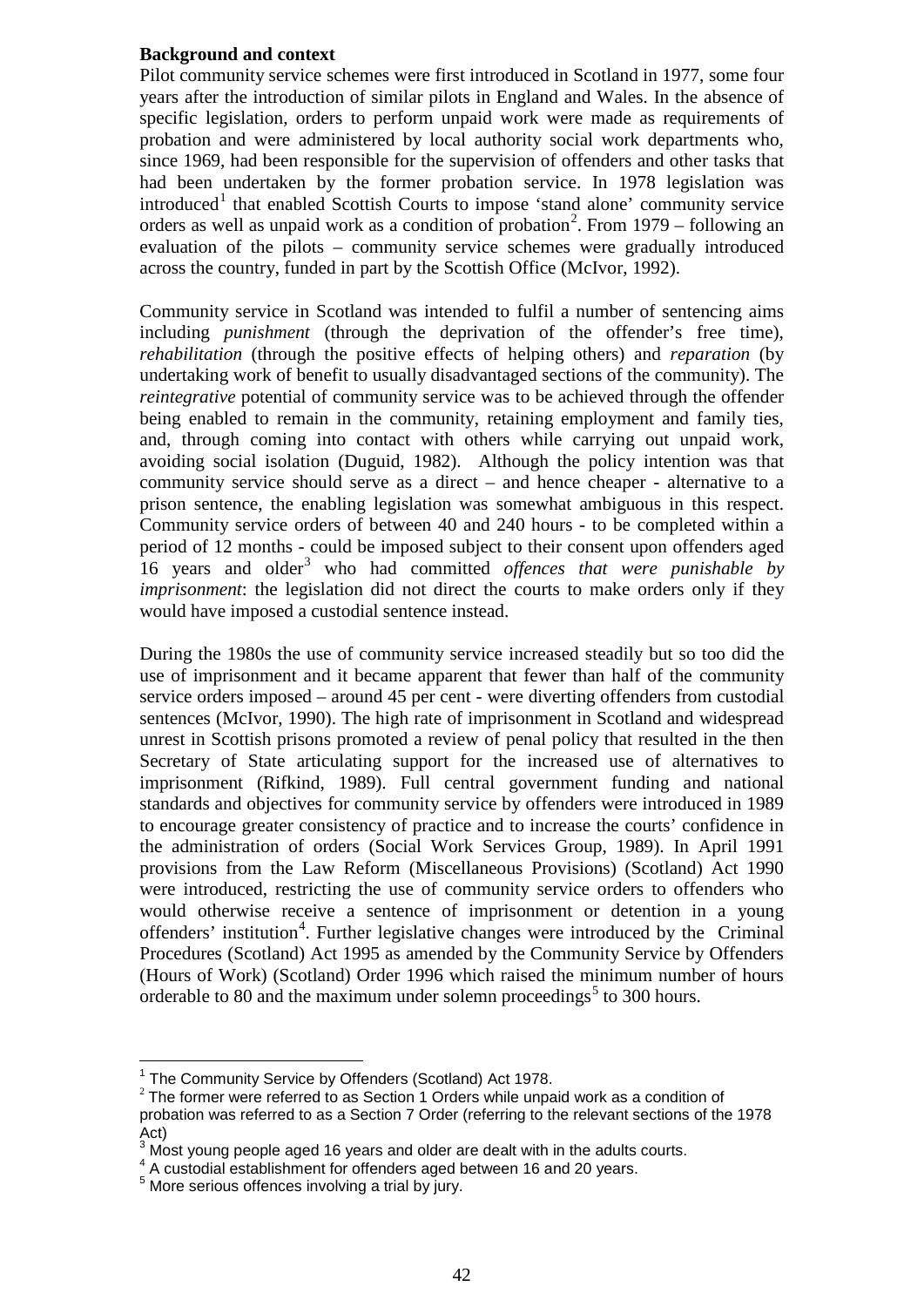Having proved to be a popular sentencing option (Carnie, 1990) the number of community service orders has grown steadily over the last three decades with 5,593 orders made in 2007/8, representing 4 per cent of all penalties imposed upon persons with a charge proved that year<sup>[6](#page-2-0)</sup> (Scottish Government, 2009a). Further offending while on a community service order does not in itself constitute a breach of the order, but if an offence is committed against a placement during or within three months of completion of an order, this will be taken into account by the courts when sentencing for the new offence. Offenders on community service can, however, breach their orders for non-compliance with the requirements by failing to attend or report as instructed, failing to work to a satisfactory standard, lack of punctuality, failing to notify a change of address or failure to notify a change in employment circumstances. If a breach of community service is established in court, the court has the option of fining the offender, varying the number of hours specified in the order or revoking the order and re-sentencing the offender for the original offence.

The National Objectives and Standards have, since their initial introduction, undergone some revisions to reflect changes in legislation and policy (including, for example, explicit reference to assessing and managing the potential risks posed by offenders made subject to orders). In its most recent guidance on community service (Scottish Government, 2009b, pp.1-2) the Scottish Government identifies the main aims of community service (and unpaid work as a condition of probation) as being:

- "To provide Scottish criminal courts with a credible community based penalty, which has the potential to achieve a positive outcome in respect of the offender's future likelihood of re-offending;
- To achieve a high degree of credibility with the Scottish public and judges as a high quality intervention, which balances the requirement that offenders pay back for their crimes to communities with opportunities to help them move their lives on;
- To ensure that courts have access at all times to a community disposal, which offers a credible alternative to a sentence of imprisonment or detention, by requiring the offender to undertake unpaid work for a specified number of hours for the community;
- To provide offenders with an opportunity to develop their interpersonal and vocational skills to enhance their employability prospects."

Thus while the political and policy landscape may have changed in recent years – being characterised, for example, by a more explicit concern with public and judicial attitudes to crime and punishment - the most recent statement of the aims of community service continues to place emphasis upon rehabilitation, reparation, reintegration and diversion from prison.

## **Wider developments in unpaid work as a community sanction**

Before turning to the practical operation of community service in Scotland it is important to recognise that unpaid work as a form of penal sanction has been extended to other parts of the criminal justice process. Not only can offenders be required to carry out work as an alternative to immediate imprisonment, but unpaid work has also been introduced – with varying degrees of success – as an option to deal with fine default, for minor offences with an 'antisocial' element and as an

<span id="page-2-0"></span> $6$  The other main penalties imposed that year were fines (61%), custody (13%), admonitions (12%) and probation (7%).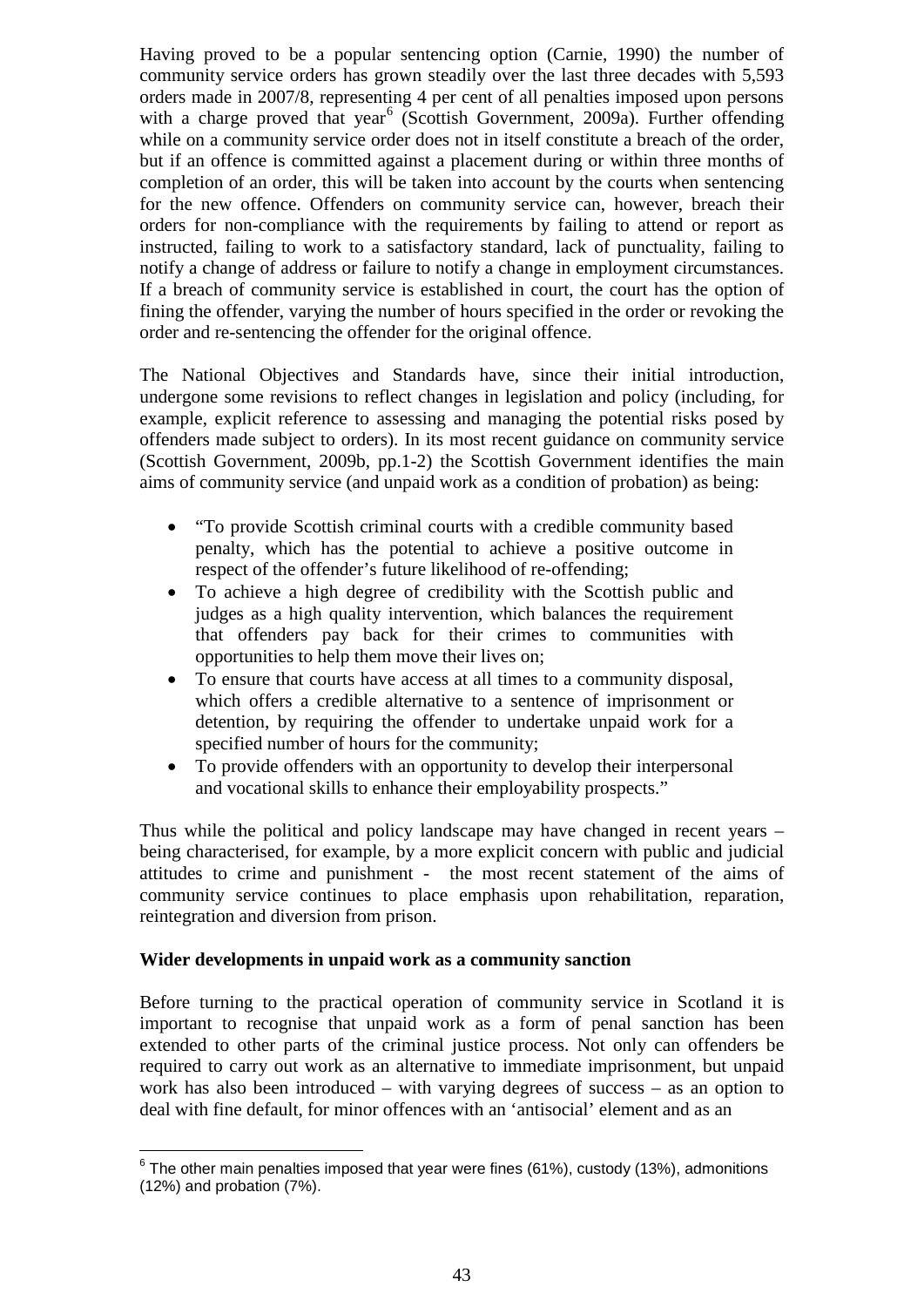alternative to prosecution for those accused whom it is not considered necessary to prosecute in court. Each of these developments is described briefly below.

#### **Supervised attendance orders**

Supervised attendance orders (SAOs) are a community-based alternative to imprisonment for fine default that substitutes the unpaid portion of a fine for a period of constructive activity. SAOs were first introduced in Scotland under Section 62 of the Law Reform (Miscellaneous Provisions) (Scotland) Act 1990 and were initially piloted in three areas in 1992. Following an evaluation of the pilot schemes (Brown, 1994), they were gradually introduced throughout Scotland during the mid to late 1990s. Under the original legislation, offenders who were in default of their fine payments and who faced imprisonment as a consequence could be required instead to undertake 10-60 hours of specified activities supervised by the local authority social work department. Activities would constitute 'a fine on the offender's free time' and should be of a 'constructive' nature, including sessions on life skills or unpaid work (Social Work Services Group, 1993, para. 6.3). Orders could be imposed in respect of offenders aged over 16 years subject to their agreement and only if the court was satisfied that the other options open to it (remitting the fine, allowing further time for payment or reducing the level or frequency of instalment payments) were not appropriate. Breach of the order was punishable by imprisonment, with the maximum sentence being determined by the amount of fine outstanding when the SAO was imposed.

The original enabling legislation was subsequently amended by the Criminal Justice (Scotland) Act 1995 and the Criminal Procedure (Scotland) Act 1995. Together these Acts introduced several significant changes to the SAO legislation, including: the removal of the requirement that an offender's consent is obtained before an SAO is imposed; an increase in the custodial sentences available to the courts in the event of an order being breached; the introduction of SAOs as an alternative to custody for fine default with further time to pay (Section 237 order); and the introduction in Dundee of a pilot scheme in which an SAO could be imposed as an alternative to a fine at first sentence for 16 and 17 year olds (Section 236 order).

An evaluation of the national rollout of SAOs found that it had reduced the use of the custodial alternative for fine default, having quickly become established as a credible alternative to imprisonment for fine default in Scotland. Models of SAO varied across the country, though activities were usually educational in nature or involved offenders in carrying out unpaid work. However, the introduction on a pilot basis of Supervised Attendance Orders as an option instead of a fine (rather than following fine default) for 16 and 17 year olds had not met with success. High breach rates among this age group resulted in the rapid disillusionment of sentencers with this option, particularly in light of the limited options available to the court when an offender was breached (Levy and McIvor, 2001).

In 2007, following an evaluated pilot in two sites (Reid Howie Associates, 2006), Scottish Courts lost the discretion to impose custodial sentences for fine default involving fines of up to £500, being required instead to impose a Supervised Attendance Order. The key aim of this development – made possible by Section 235 (4) of the Criminal Procedure (Scotland) Act 1995 – was to reduce the (traditionally high) use of imprisonment for fine default in Scotland. During the two-year pilot period, more than 2000 SAOs were imposed and no offenders were sentenced directly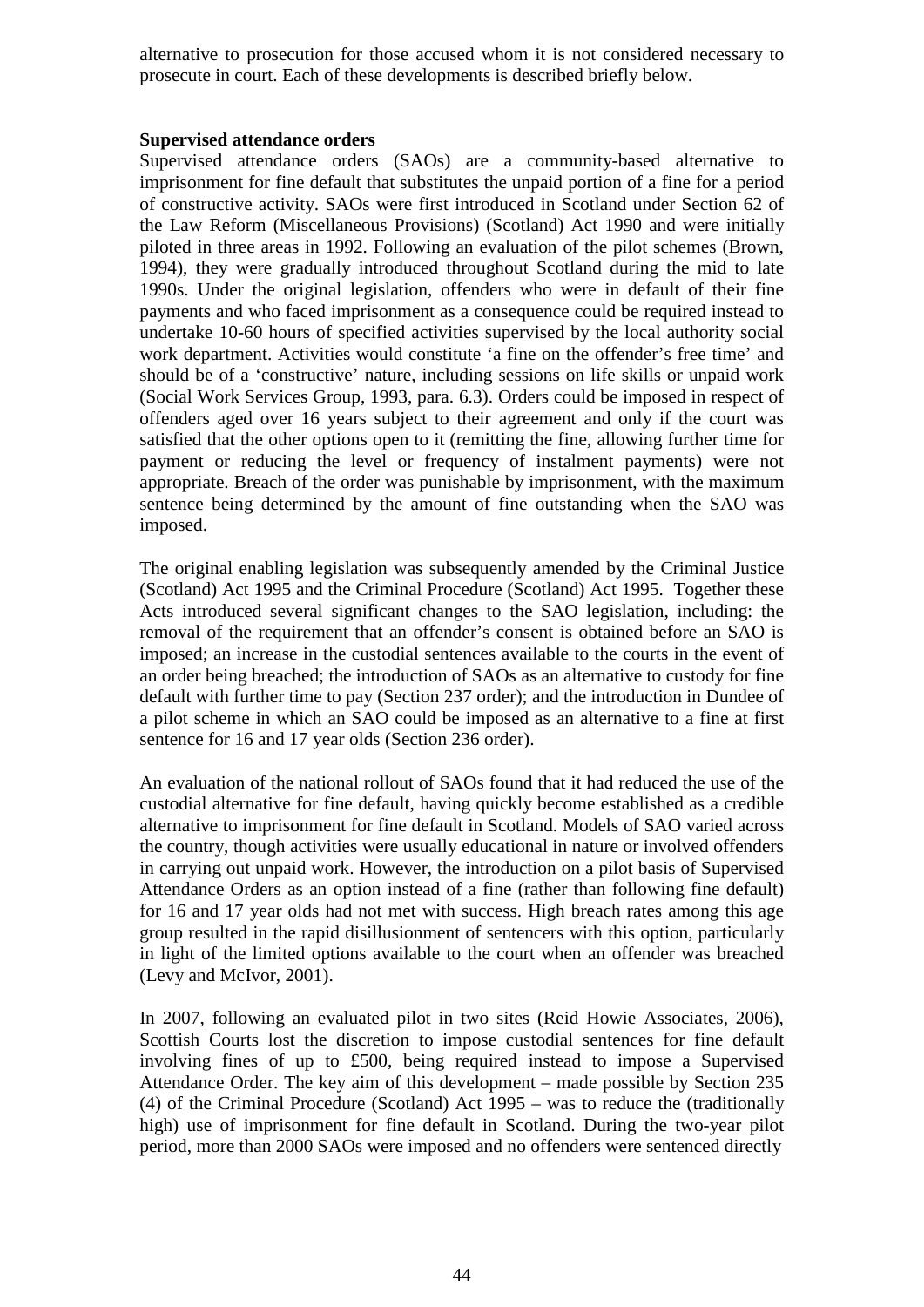to imprisonment for defaulting on the payment of fines of up to £500 (Reid Howie Associates, 2006).

### **Community reparation orders**

In 2005 a pilot programme was introduced in three Scottish sites whereby younger offenders (aged 12 years or older) and those convicted of offences with an 'antisocial component' (such as vandalism) could to be required to 'make amends' for their crime. Community Reparation Orders (CROs) were made possible by provisions in the Antisocial Behaviour Etc. (Scotland) Act 2004 enabling both District Courts and Sheriff Courts dealing with summary cases<sup>[7](#page-4-0)</sup> to require offenders to undertake between 10 and 100 hours of unpaid activities (which might include community work).

An independent evaluation of the CRO pilots found that, in practice, the unpaid work that offenders were required to carry out offered limited opportunities for constructive reparation to the community, taking the form of work teams or individuals clearing graffiti or litter (Curren et al., 2007). More importantly, however, the number of orders imposed by the courts was much lower than anticipated - 74 orders over a 20 month period compared to a predicted 550 orders per annum - and in two of the pilot sites almost half the of the orders made were associated with an application for breach. CROs appeared to be viewed more positively by district court justices than by sheriffs. The former did not have the power to impose Community Service Orders and therefore regarded CROs as a welcome addition to the range of sanctions available to them. Sheriffs, on the other hand, tended to consider CROs to be unnecessary since they were already able to impose Community Service Orders (Curren et al., 2007). In view of the apparently limited effectiveness of the Community Reparation Orders – which were neither well understood or used - funding for the pilots was terminated in December 2007, pending a wider review of reparative sentencing options in Scotland.

### **Fiscal work order pilots**

The most recent expansion of unpaid work as a penal sanction has been its potential imposition as an alterative to prosecution for minor offences. Following a review of summary justice by the McInnes Committee (Scottish Executive, 2004), the Scottish Government put in place a wide package of reforms to the summary justice system in Scotland (Scottish Executive, 2005, 2007a). The aim of the reforms was to make the criminal justice system more efficient and effective with respect both to the dispensing of justice and the reduction of re-offending, resulting in a summary justice system which is fair, effective, efficient and quick and simple in delivery.

The package of summary justice reforms included reforms of direct measures which extended the range of alternatives to prosecution that could be offered to an alleged offender by the police and procurators fiscal<sup>[8](#page-4-1)</sup> and the manner in which those alternatives could be enforced and disclosed. This included the introduction of Fiscal Work Orders (FWOs) which are being piloted in four areas for two years. The pilot provisions enable procurators fiscal to offer an alleged offender the opportunity to undertake between 10 and 50 hours of supervised unpaid work for the community (to be completed within 6 months) as an alternative to prosecution. Offers of FWOs must be proactively accepted by the alleged offender within 28 days of the offer being made. FWOs are managed by local authority social work departments, with prosecutors selecting tasks from a list of approved local community projects such as gardening, beach cleaning and work in charity shops. Offenders who accept and complete fiscal work orders avoid prosecution and do not receive a criminal record in

<span id="page-4-1"></span><span id="page-4-0"></span> $7$  Summary prosecution covers less serious cases involving a trial where there is no jury.<br><sup>8</sup> The public prosecutors in Scotland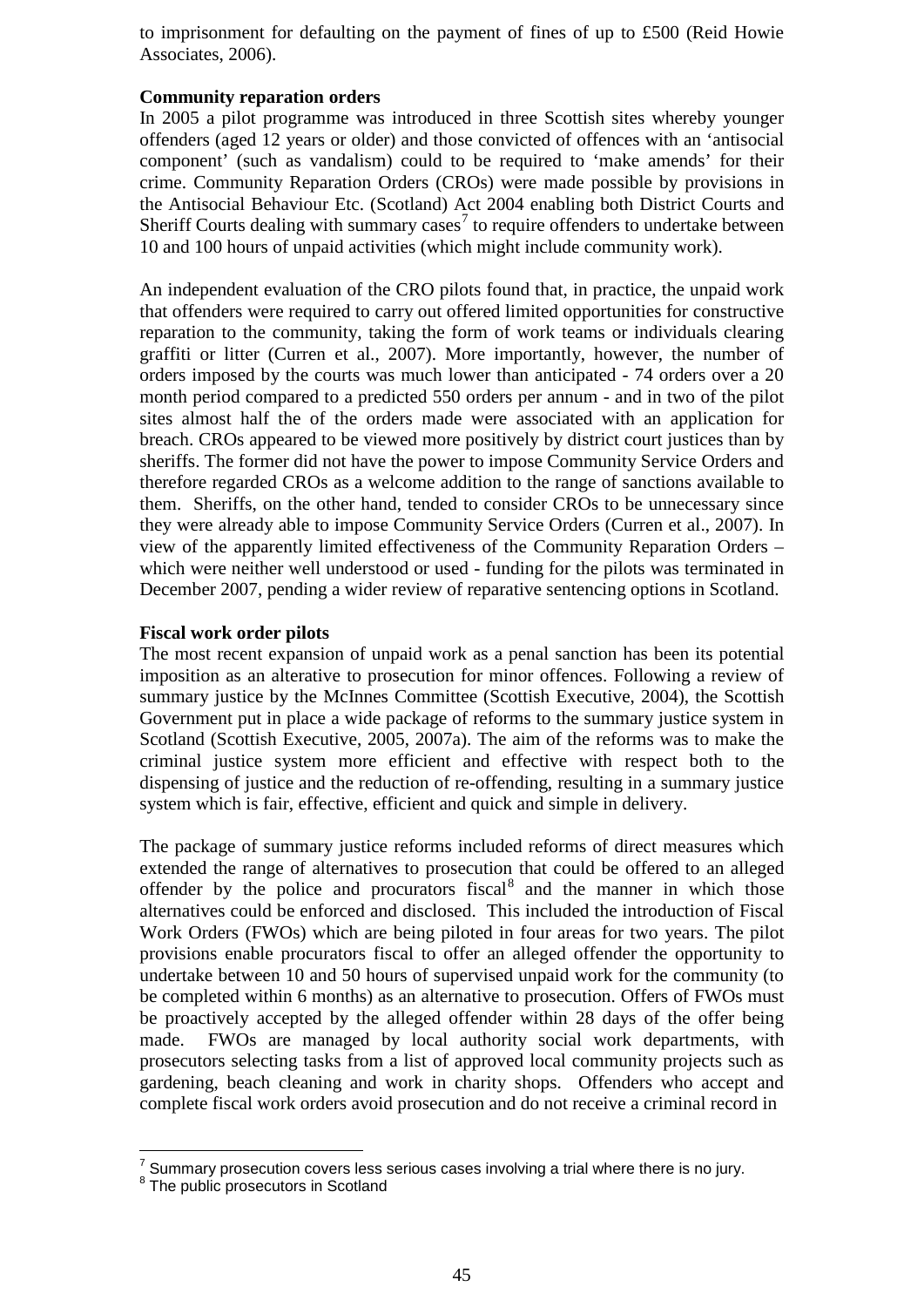the usual way, but the fact that an order was accepted is kept on file indefinitely for prosecutors and can be considered when reaching a prosecution decision in the event of a further alleged offence.

FWOs are principally aimed at those accused of committing minor offences who may not have the financial resources to pay a fiscal fine (one of a range of options that are open to the procurator fiscal as an alternative to prosecution) and are therefore imposed *instead of* a fiscal fine. Female accused are one of the target groups for the scheme, reflecting wider policy concerns to reduce the numbers of women who have committed relatively minor offences appearing before Scottish courts. Since the pilot only because operational in June 2008 it is still too early to assess how successful the initiative has been, though there are early indications that it is proving popular with prosecutors.

### **Implementation of community service**

Having considered the origins, objectives and philosophy of community service in Scotland, attention is turned to how these orders operate in practice: how they are imposed and implemented, upon whom they are imposed and the completion rate for orders.

### **Imposition of orders**

Because community service orders are intended in Scotland to serve as a direct alternative to a custodial sentence, they have only been available as a sanction in the higher courts: the High Court, Sheriff Court and, in Glasgow only, the Stipendiary Magistrate's Court. The facility to impose CSOs was not extended to the former District Courts (now Justice of the Peace Courts)<sup>[9](#page-5-0)</sup> because these courts deal with the most minor offences and make relatively little use of imprisonment as a penalty. Prior to making an order, the courts must obtain a social enquiry report from the local authority social work department and must be satisfied that 1) the offender is suitable to undertake community service and 2) there is suitable work available for the offender to carry out<sup>10</sup>. Offenders are required to consent to the imposition of a community service order (or probation requirement with unpaid work) and the arrangements to perform the work should not interfere with the offender's employment or other inescapable commitments. Placements are made available in the evenings and at weekends to accommodate offenders who are employed. There is no fixed maximum number of hours per day or days per week that a person must work, though there is an expectation that offenders will work for no less than two hours in any session. The work should be of a type that would not otherwise be carried out by paid employees (to prevent community service from depriving others of employment opportunities) and once an order has been served it should normally be completed within 6 months (this was previously 12 months but has been changed recently to 'speed up' the completion of orders).

<span id="page-5-0"></span> $9$  The High Court deals with the most serious offences and the Justice of the Peace Courts with the least serious. The Stipendiary Magistrates Court in Glasgow dealt with similar cases to those heard under summary procedures in the Sheriff Courts, which deal with mid-range offences and can operate under summary or solemn procedure, depending on the seriousness of the offence. Sentencing powers vary across courts reflecting differences in the seriousness of the cases dealt with.

<span id="page-5-1"></span> $10$  In practice, suitable placements will be found for most offenders, where suitability relates to the ability to offer work that reflects the offender's 'risk' and does not conflict with religious, employment or family commitments.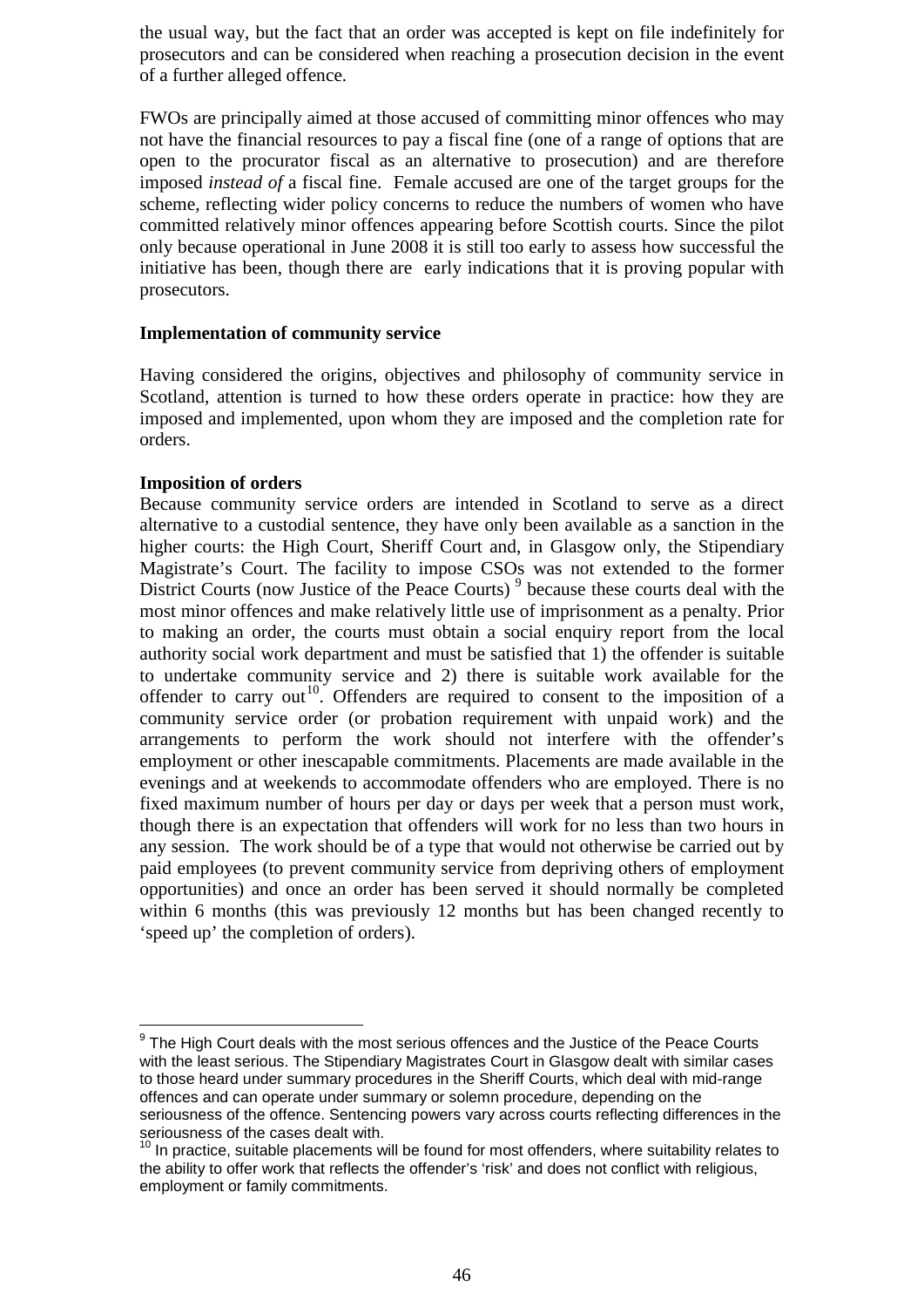## **Execution and management**

In Scotland, responsibility for the implementation of community service orders and other forms of unpaid work by offenders rests with local authority social work departments. Since 1969 when they were created in Scotland<sup>[11](#page-6-0)</sup>, social work departments have had statutory responsibility for the provision of social work services to the criminal justice system. Community service staff employed by the social work department are responsible for locating work placements (through publicising community service and liaising with relevant organisations and community groups), assessing offenders' suitability for community service, allocating them to suitable work placements and monitoring their compliance with their orders. The professional background of staff employed by community service schemes has historically varied across schemes, with some employing staff with social work qualifications to undertake tasks that are performed by unqualified staff in other schemes. The most recent government guidance recommends that the scheme manager is a qualified social worker (or has a related relevant qualification) while other staff with operational responsibility – referred to as 'case managers' - will normally be unqualified (Scottish Government, 2009b).

# **Types of work**

Although community service staff are involved in assessing offenders' suitability for community service, it is assumed that most will be suitable to undertake some kind of work through the availability of placements that are able to accommodate offenders with diverse needs and circumstances. Thereafter, a key task for community service staff involves matching offenders to work. Broadly speaking, offenders in Scotland undertake their community service in one of three types of placement setting: supervised work teams, community service workshops or individual agency placements. Offenders who complete their community service in teams or workshops are supervised by community service supervisors who are employed to carry out this task while those in agency placements have their work supervised by a member of agency staff (for example, the manager of a residential home) who records hours worked and reports on the offender's progress and compliance to the community service case manager. Team placements typically involve a range of practical work such as gardening, painting and decorating or joinery while agency placements – that may be based in voluntary or statutory (but not private) agencies, charity shops, churches or community groups - may involve either practical or personal/caring tasks depending upon the setting. Workshops tasks include practical activities such as making or repairing furniture or toys. There is an expectation that community service schemes will consult their local communities regarding the types of reparative activities to be carried out by offenders on orders.

A number of factors are taken into account when allocating offenders to work placement, including the offender's interests and skills and their availability at particular times of the day. However, placement allocation is also guided by considerations of risk, on the assumption that higher risk offenders should be allocated to more closely supervised group placements. The balance of placement types available varies from scheme to scheme, though national data on the use of different placement settings and on the types of work carried out are not available. An evaluation of community service schemes in Scotland in the late 1980s suggested that greatest use was made of supervised work teams followed by individual agency placements then workshops. Younger offenders (under 21 years of age) were more likely than older offenders to be allocated to team placements and women were more

<span id="page-6-0"></span><sup>&</sup>lt;sup>11</sup> The legislative basis was the Social Work (Scotland) Act 1968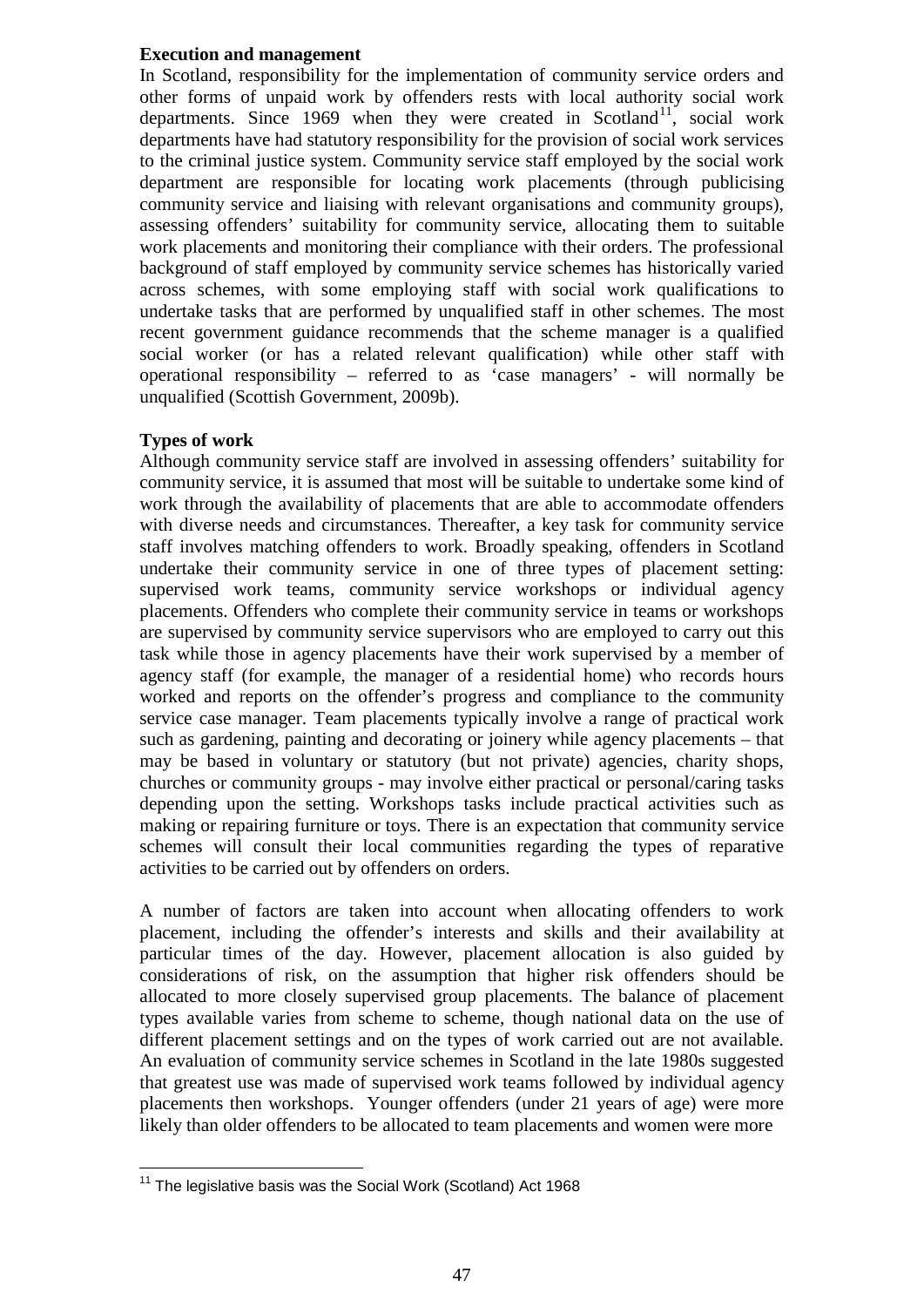likely than men to be given individual agency placements (McIvor, 1991, 1992) and there is no reason to suspect that these age and gender differences no longer exist. For example, a more recent study of women on community service in Scotland revealed that most completed their orders in agency placements and that there was limited availability of women-only work teams, with a strong gender bias (towards men) in group placements (Goodwin and McIvor, 2000). Placement selection appeared often to be influenced by factors such as transport, accessibility and child care commitments which are less likely to feature as reasons for placement allocation among men.

## **Offenders and orders**

As previously noted, 5,593 offenders convicted in Scotland were made subject to a community service order in 2007/8 (Scottish Government, 2009a), with orders averaging 145 hours (Scottish Government, 2009c) compared with just over 142 hours 20 years previously (McIvor, 1992). Information about the types of offences that result in the imposition of a community service order is not currently publicly available (CSOs are grouped with probation and other community sentences in the published statistics). In McIvor's (1992) study, orders were most often made for offences involving dishonesty (56% of offenders given orders), violence (27%), offences against public order (22%), road traffic offences (13%) and criminal justice offences (12%), however with changes in patterns of offending (e.g. more drug related offending) and in the range of community disposals available to the courts over the last 10-15 years this pattern may have changed.

In 2007/8, as in previous years, the majority of offenders given community service were male (89%) (Scottish Government, 2008a). Women were under-represented among those given orders in comparison with their relative representation among offenders convicted in court, where around 15% of those convicted in 2007/8 were women (Scottish Government, 2009a) and they tended to receive slightly shorter orders than men (Table 2). Women were, however, better represented among those given community service as a condition of probation or a supervised attendance order for fine default (Table 1).

Table 1: Community Service Orders, probation orders with unpaid work conditions and supervised attendance orders and gender, 2007-08

|                  | <b>Male</b> | Female    | <b>Total</b>   |
|------------------|-------------|-----------|----------------|
| <b>CSO</b>       | 5,512 (89%) | 690 (11%) | $6,202(100\%)$ |
| PO & unpaid work | 2,610(86%)  | 433 (14%) | $3,043(100\%)$ |
| <b>SAOs</b>      | 3,693 (83%) | 745 (17%) | 4,438 (100%)   |

(from Scottish Government, 2008a)

Table 2: Length of order by gender, 2007-8

|                  | Average length of order (hours) |               |              |  |  |
|------------------|---------------------------------|---------------|--------------|--|--|
|                  | <b>Male</b>                     | <b>Female</b> | <b>Total</b> |  |  |
|                  | 146                             |               | 45           |  |  |
| PO & unpaid work | 36                              |               | 35           |  |  |
| $SAO*$           | -                               |               | 40           |  |  |

\*gender breakdown not available

(from Scottish Government, 2008a)

It has been suggested that community service orders in the UK – including Scotland have been regarded by the courts primarily as a 'young man's punishment' (Worrall, 1996), traditionally being used disproportionately with young male offenders (Hine,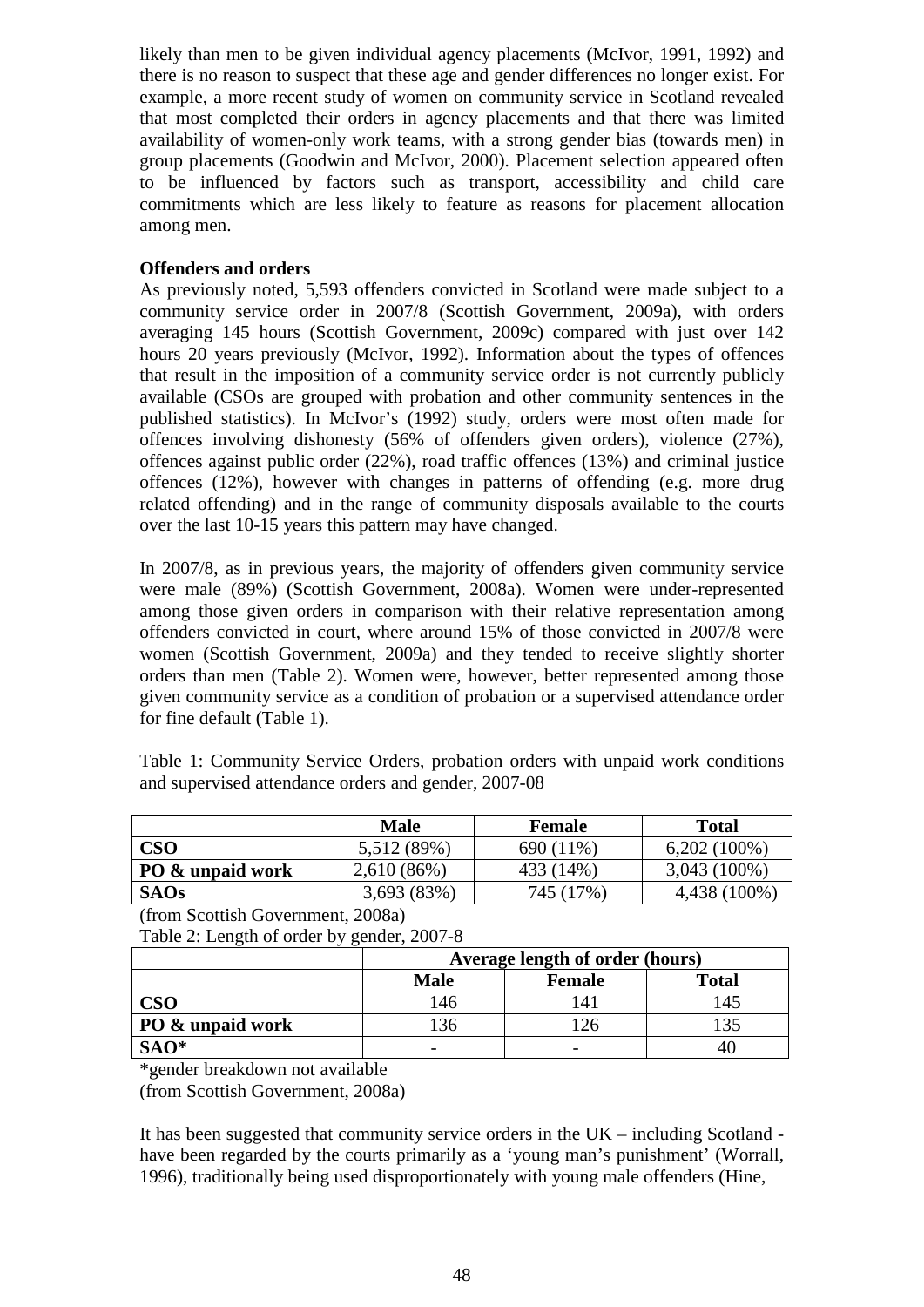1993; McIvor, 1998a) and given to women at an earlier point in their 'criminal careers' (McIvor, 1998a). Concern has also been expressed that women's apparent under-representation on orders may arise because their caring responsibilities towards children and other dependents are perceived as a barrier to the completion of unpaid work (McIvor, 2004).

The perception of community service as a young man's punishment receives reinforcement from the data in Table 3 which indicate that the majority of those who receive orders are under 30 years of age and more than one quarter are under 21 years of age. The profile of those ordered to perform unpaid work as a condition of probation is even younger, with one third being between 16 and 20 years of age in 2007/8. By contrast, fewer offenders given supervised attendance orders fell into this youngest age group, possibly because courts are reluctant to impose a financial penalty upon younger offenders who have no<sup>[12](#page-8-0)</sup> or limited financial means.

Table 3: Community Service Orders, probation orders with unpaid work conditions and supervised attendance orders and age, 2007-08

|            | Age in years |               |             |           |              |  |  |
|------------|--------------|---------------|-------------|-----------|--------------|--|--|
|            | $16 - 20$    | $21 - 30$     | $31 - 40$   | Over 40   | <b>Total</b> |  |  |
| <b>CSO</b> | 1,715(28%)   | $2,525(41\%)$ |             |           | 6,202        |  |  |
|            |              |               | 1,146 (18%) | 816 (13%) | $(100\%)$    |  |  |
| PO &       | 1,028(34%)   | 1,074(35%)    |             |           | 3,053        |  |  |
| unpaid     |              |               | 587 (19%)   | 364 (12%) | $(100\%)$    |  |  |
| work       |              |               |             |           |              |  |  |
| <b>SAO</b> | 761          | 1,845(42%)    |             |           | 4,438        |  |  |
|            | (17%)        |               | 1,187 (27%) | 645 (14%) | $(100\%)$    |  |  |

(from Scottish Government, 2008a)

Just over one third of those given community service orders in 2007/8 were in fulltime employment while fewer than half (44%) were unemployed when made subject to an order (Table 4). While it is difficult to make direct comparisons between these data and earlier data due to differences in how employment status is classified, it would nonetheless appear that offenders on community service are more likely now to be in some form of employment - around three-quarters were unemployed in McIvor's (1992) study of offenders given orders in 1987/8 – and this clearly has implications for the provision and supervision of work placements.

<span id="page-8-0"></span> $12$  In the UK 16 and 17 year olds who are unemployed do not receive state benefits and are not, therefore, in a position to pay a financial penalty imposed by the court.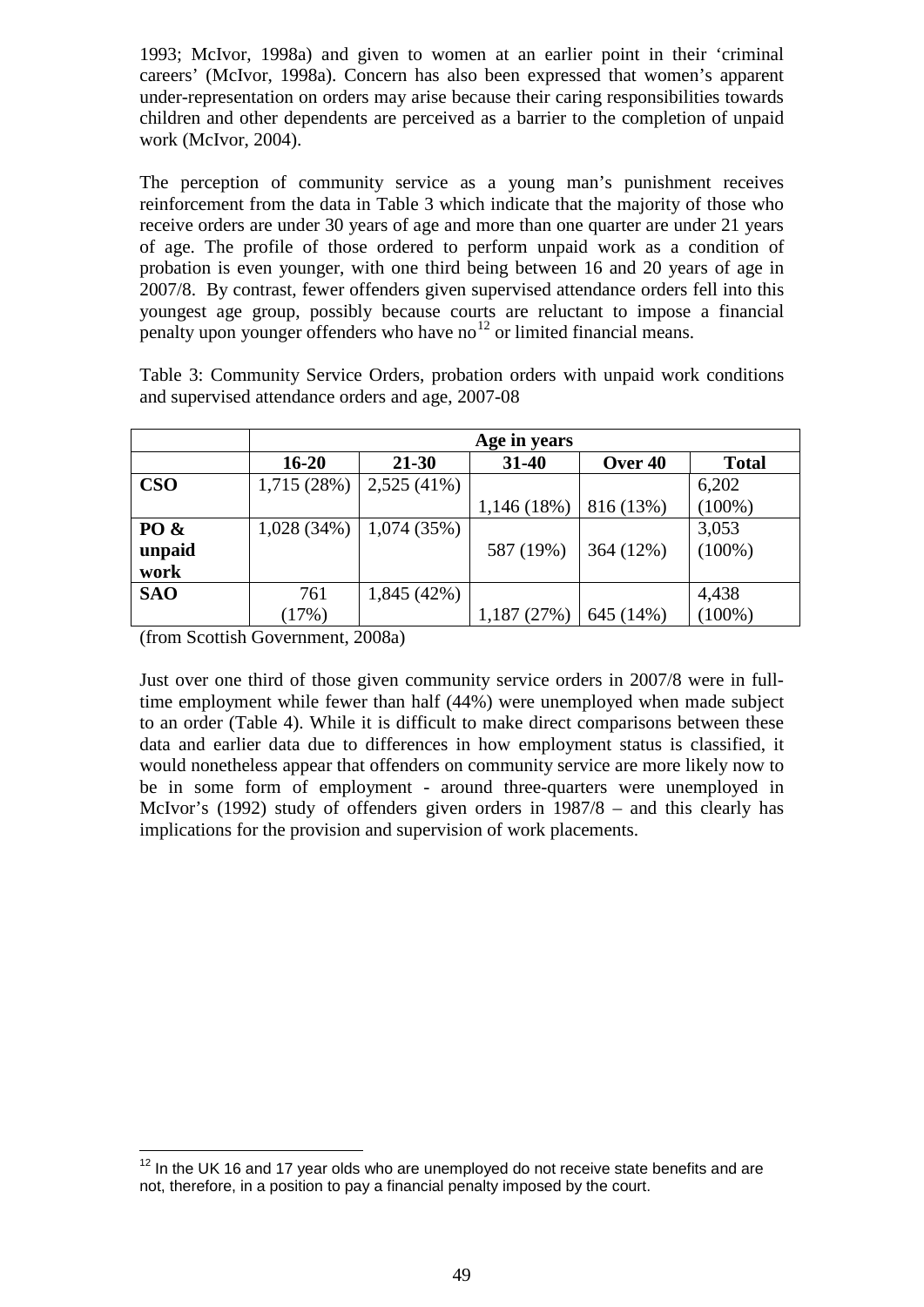Table 4: Community Service Orders, probation orders with unpaid work conditions and supervised attendance orders and employment status, 2007-08

|            | <b>Employment status</b> |                   |                  |        |              |  |  |
|------------|--------------------------|-------------------|------------------|--------|--------------|--|--|
|            | <b>Employed</b>          | <b>Unemployed</b> | <b>Education</b> | Other* | <b>Total</b> |  |  |
|            |                          |                   |                  |        |              |  |  |
|            |                          |                   | <b>Training</b>  |        |              |  |  |
| $\bf CSO$  |                          |                   |                  | 1,102  | 6,202        |  |  |
|            | 2,167 (35%)              | 2,735 (44%)       | 198 (3%)         | (18%)  | $(100\%)$    |  |  |
| PO &       | 774 (25%)                | 1,600(52%)        |                  | 562    | 3,053        |  |  |
| unpaid     |                          |                   | 117(4%)          | (18%)  | $(100\%)$    |  |  |
| work       |                          |                   |                  |        |              |  |  |
| <b>SAO</b> | 529 (12%)                | 2,506 (56%)       |                  | 1,219  | 4,438        |  |  |
|            |                          |                   | 64 (1%)          | (28%)  | $(100\%)$    |  |  |
|            |                          |                   |                  |        |              |  |  |

\*Other includes retired; part time employment; not seeking employment; employment status unknown or information missing (from Scottish Government, 2008a)

# **Enforcement, compliance and termination**

As previously indicated, offenders who fail to comply with their community service orders can be returned to court for having breached the requirements and may, as a consequence, have their orders revoked. Orders may also be revoked 'in the interests of justice' following a review if changes occur in offenders' circumstances that make it unlikely that they could complete their order (for example, if they are given a length prison sentence for a different offence). As Table 5 indicates, in 2007/8 the majority of community service orders in Scotland were completed successfully, while just under a quarter were revoked as a consequence of breach. Female offenders (67 per cent) were slightly more likely to complete their orders successfully than men (64 per cent) (Scottish Government, 2008a). McIvor (1992) identified a number of factors associated with non-compliance and breach of a community service order. These included age (with those under 18 years of age more likely to be breached than those aged 18 years and older), previous criminal history, a history of statutory social work supervision as an adult or child, type of offence (with breach rates higher among those given community service for offences involving dishonesty) and a history of accommodation problems.

The current breach rate is higher than it was previously - only 11 per cent of orders were revoked due to breach in 1987/8 (McIvor, 1992) – reflecting, it is suspected, a progressive tightening up of expectations regarding enforcement practices in successive versions of the national objectives and standards. Those responsible for supervising orders are required under national objectives and standards to issue formal warnings following an unacceptable failure to comply and to initiate breach proceedings on the third unacceptable failure (Scottish Government, 2009b). They still, however, have discretion with respect to whether to deem a failure to comply acceptable or not. Moreover, not all cases that are returned to court under breach proceedings result in the order being revoked. In 2007-8 around 35 per cent of community service orders resulted in a breach application. Seventeen per cent of breach applications resulted in the original order being revoked and a custodial sentence imposed, 28 per cent of breaches resulted in the original order being revoked and some other action taken (including revocation of the order and probation or monetary penalty imposed), in 11 per cent of applications the original order was continued and no further action taken by the court and in 3 per cent of applications the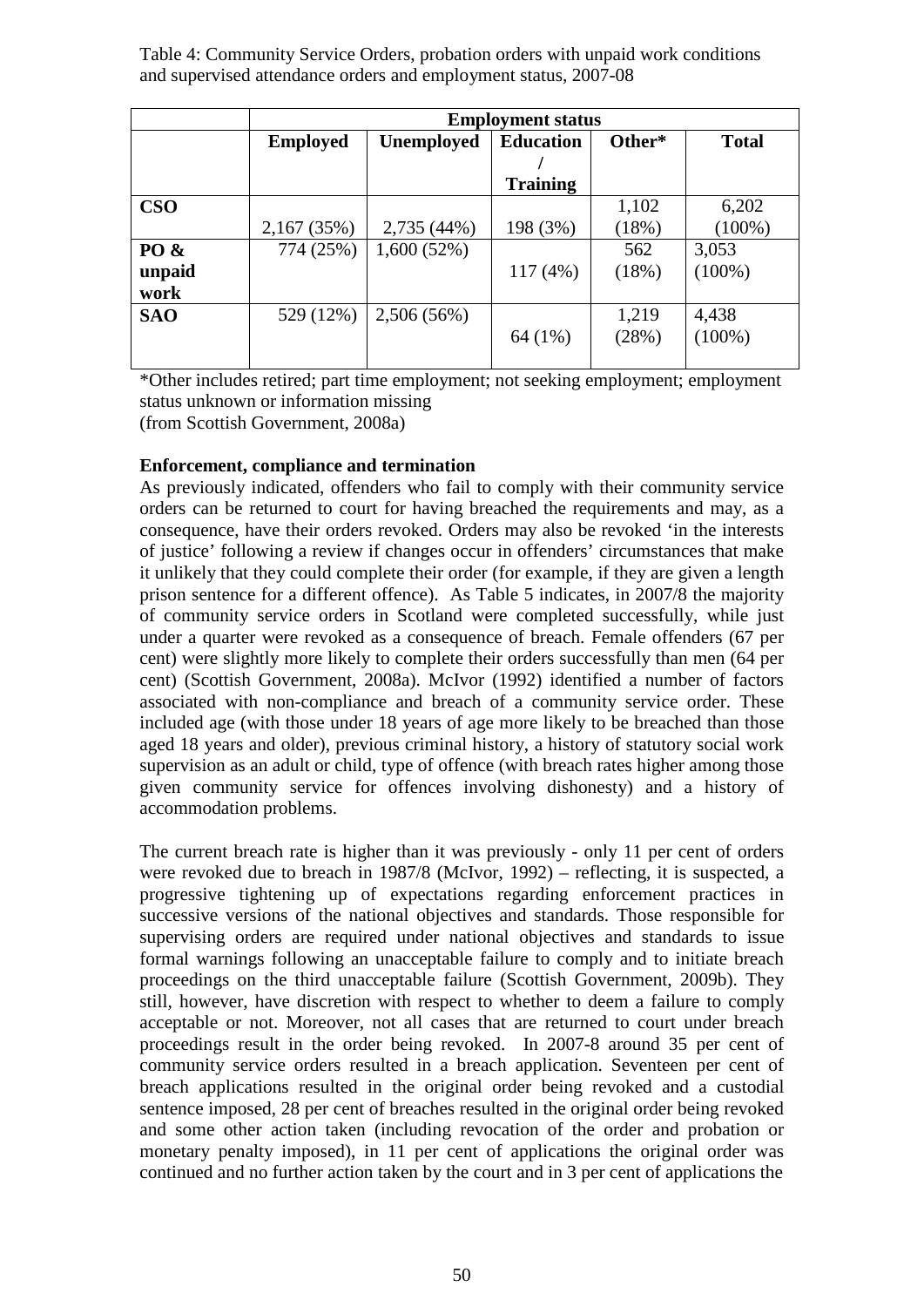court issued a warrant for apprehension/recall (the outcome was not yet known for 26 per cent of breach applications made in 2007-08) (Scottish Government, 2008a).

|            | <b>Reason for termination</b> |                                  |             |          |              |  |  |
|------------|-------------------------------|----------------------------------|-------------|----------|--------------|--|--|
|            | <b>Completed</b>              | <b>Revoked</b><br><b>Revoked</b> |             | Other*   | <b>Total</b> |  |  |
|            |                               | (review)                         | (breach)    |          |              |  |  |
| <b>CSO</b> | 3,762 (65%)                   | 271 (5%)                         | 1,346 (23%) | 446 (8%) | 5,825        |  |  |
| <b>SAO</b> | 1,685                         | 302 (10%)                        |             |          |              |  |  |
|            | (57%)                         |                                  | 797 (27%)   | 186 (6%) | 2.970        |  |  |

Table 5: Reasons for termination or orders, 2007-08

\*Other includes transfer out of area, death, non-compliance, further offence, early discharge and information unknown / missing

(from Scottish Government, 2008a)

Detailed data on reasons for termination are provided for probation orders but these are not separately available for the unpaid work requirements. However data for 2007 indicates that across Scotland as a whole, 575/1,214 unpaid work requirements attached to probation orders (47%) were breached. Although many fewer women were given a probation order with a requirement for unpaid work, the breach rate (47%) was identical for men (508/1072) and women (67/142) (Scottish Government, 2008a). The higher breach rate associated with unpaid work requirements is likely to reflect differences in the characteristics of offenders given different types of orders, with those made subject to probation orders having more social and personal problems than those sentenced to other forms of unpaid work and, hence, more potential barriers to the successful completion of the order.

## **Defining and measuring effectiveness**

Completion rates provide one indicator of the 'success' of community service and other forms of unpaid work insofar as they enable some assessment to be made of the extent to which the courts' requirements that offenders undertake work for the community have been fulfilled. Other measures of effectiveness, however, include beneficiaries' satisfaction with the work that is carried out and the whether or not reconviction rates following community service are lower than those following alternative sanctions, especially imprisonment which, in Scotland, community service orders are intended to replace.

The views of beneficiaries provide an important indication of the benefit to the community of unpaid work undertaken by offenders, though this aspect of the sanction has tended to receive relatively scant empirical attention. However, national surveys of individual and agency beneficiaries conducted in Scotland in 1990 revealed high levels of satisfaction. More than three-quarters of the 567 individual beneficiaries who were surveyed (77%) indicated that they were very happy with the standard of the work, while 82 per cent believed that it had been very well supervised, 79 per cent said they had got on very well with the offenders carrying out the work and 87 per cent said that the work had been of great benefit to them (McIvor, 1993a). Agencies offering individual placements to offenders on community service were also positive about the experience, with around two-thirds (66%) indicating that the work the offenders performed had been very useful. The majority of agencies (59%) reported that they were very happy with the standard of work and only two (out of 172) suggested that the standard of work had been poor. More than half of the agencies (58%) said that some offenders had carried on working beyond their required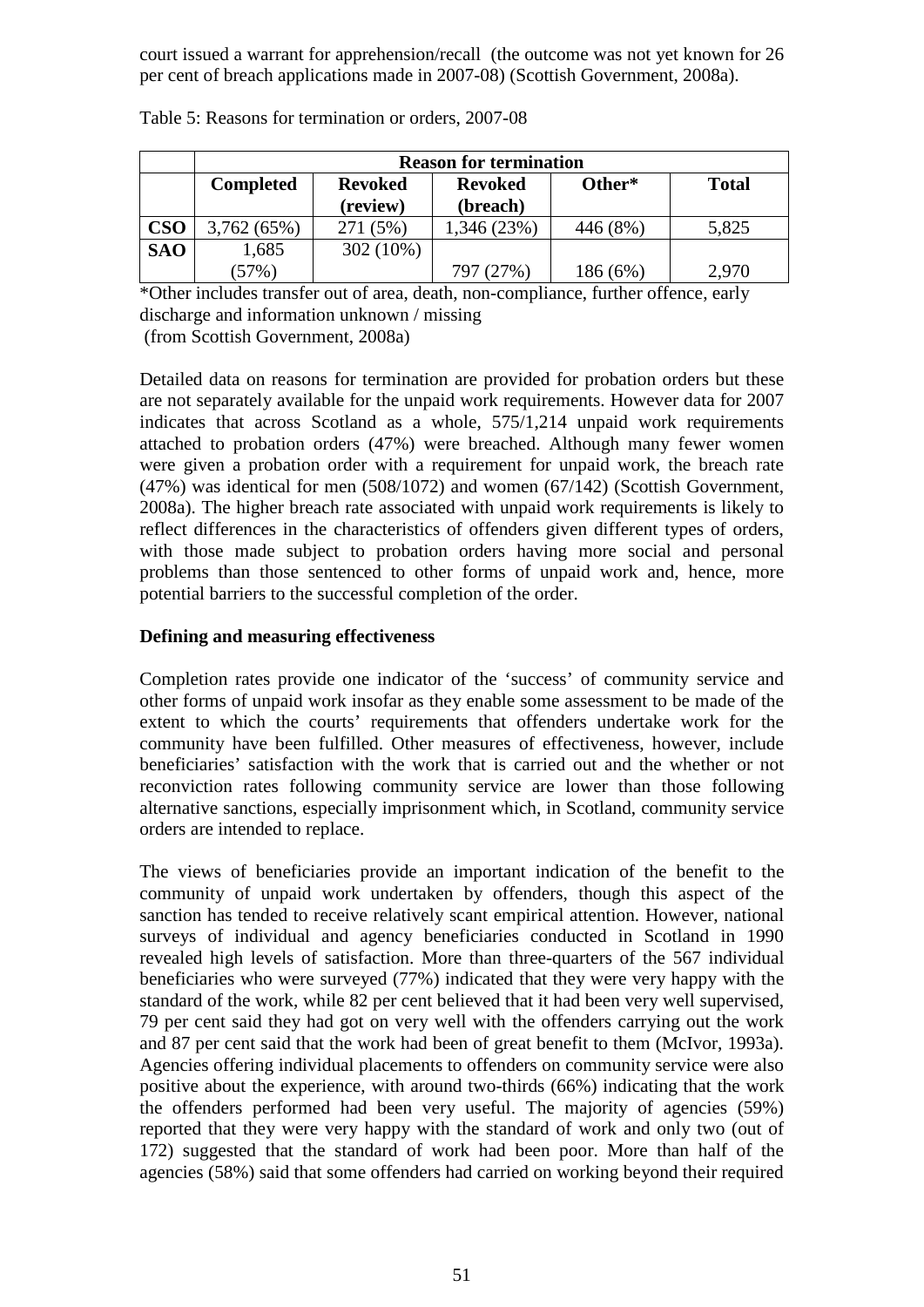hours after completing their orders and 41% reported having invited one or more offenders to continue working with them in either a voluntary or paid capacity after they had completed their community service order (McIvor, 1993b), pointing to the reintegrative potential of unpaid work.

Scottish data appear to provide evidence of lower reconviction rates following community service than following custody, with 42 per cent of offenders given community service convicted within two years compared with 62 per cent of those discharged from custody (Scottish Government, 2009c). However, broad comparisons of recidivism following community penalties and imprisonment are difficult to interpret because offenders given different sentences tend to differ in important ways that are themselves associated with a differential risk of recidivism. While it is not possible to control for all factors that might impact differentially on recidivism following different penal sanctions, Table 6 presents two-year reconviction rates for community service and custody for offenders with different criminal histories<sup>[13](#page-11-0)</sup>. These data appear to indicate lower reconviction rates among those given community service, particularly among offenders with more extensive criminal histories. Only among male first offenders were reconviction rates higher following community service than following custody. This may reflect a deterrent effect of imprisonment or, perhaps more likely, arise from first offenders having received prison sentences for relatively serious but less likely to be repeated crimes.

| Table 6: Percentage sentenced in reconvicted within 2 years by index disposal, sex |  |  |  |  |
|------------------------------------------------------------------------------------|--|--|--|--|
| and number of previous convictions                                                 |  |  |  |  |

|             |                     | <b>Previous convictions</b> |       |          |             |  |
|-------------|---------------------|-----------------------------|-------|----------|-------------|--|
|             |                     | $\bf{0}$                    | $1-2$ | $3 - 10$ | <b>Over</b> |  |
|             |                     |                             |       |          | <b>10</b>   |  |
| <b>Male</b> | Custody $(n=5,778)$ | 22%                         | 41%   | 59%      | 80%         |  |
|             | Community service   | 30%                         | 39%   | 55%      | 69%         |  |
|             | $(n=2,840)$         |                             |       |          |             |  |
| Femal       | Custody $(n=428)$   | $\overline{n/a}^*$          | 31%   | 54%      | 80%         |  |
| e           | Community service   | 13%                         | 23%   | 45%      | 61%         |  |
|             | $(n=432)$           |                             |       |          |             |  |

\*numbers too low to generate percentage (Scottish Government, 2009c)

There is some evidence that the *quality* offenders' experiences on community service may be associated with lower levels of recidivism. Killias et al., for example, (2000) found a relationship between the perceived fairness of the sentences offenders received and reconviction, leading Rex and Gelsthorpe (2002) to suggest that experiencing a community service sentence as 'fair' makes offenders more receptive to re-integrative opportunities that may arise when they undertake unpaid work. McIvor (1992) found that reconviction rates were lower among offenders who believed community service to have been a worthwhile experience for themselves and the beneficiaries. Positive experiences of community service were associated with placements that had high levels of contact between offenders and beneficiaries, that provided opportunities for offenders to acquire new skills and that entailed work that was seen as having some intrinsic value for the recipients. Placement experiences associated with reductions in recidivism could be characterised as re-integrative and as entailing a degree of reciprocity or exchange. McIvor (1998b) has suggested that

<span id="page-11-0"></span> $13$  Prior criminal history is one of the strongest predictors of recidivism.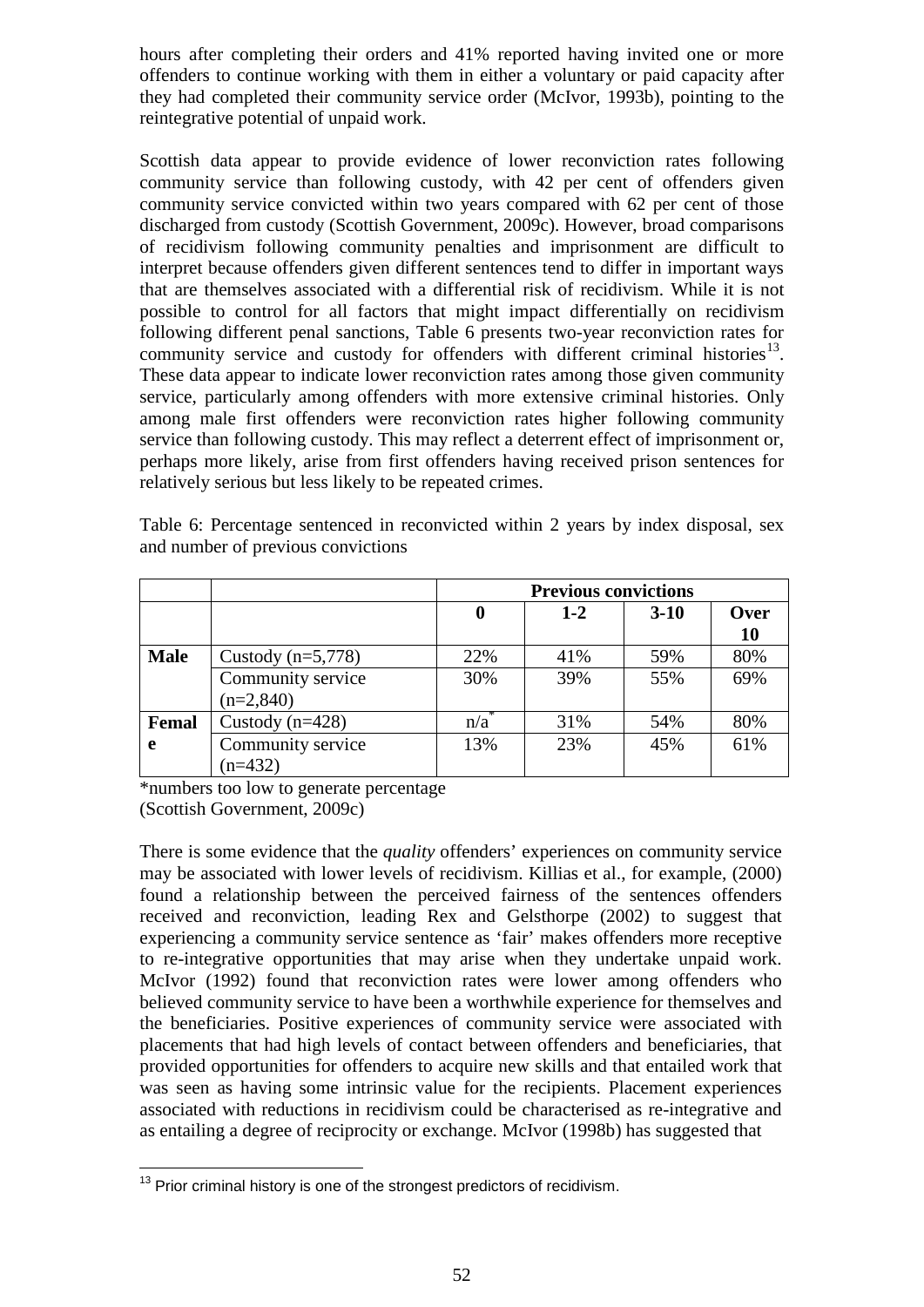placement experiences such as these placed offenders in a position where they could enjoy reciprocal relationships, gaining the trust, confidence and appreciation of other people and having the opportunity to give something back to them in return. This relates closely to the concept of 'generativity' that has recently been linked to successful desistance from crime (Barry, 2006, 2007; McNeill and Maruna, 2007.)

#### **Contemporary developments and concerns**

In Scotland, community service has remained relatively unchanged since its introduction in the late 1970s. This is despite a heightened sensitivity to the risks posed by offenders given community-based social work disposals and periodic concerns about the rigour of enforcement (e.g. Social Work Services Inspectorate, 1996) that have been reflected in subsequent versions of the National Objectives and Standards for Community Service produced by the Government (e.g. Scottish Executive 2004b). However, major changes to the nature and use of community sanctions in are currently under consideration, through provisions contained in the Criminal Justice and Licensing (Scotland) Bill that aim to encourage greater use of non-custodial disposals.

Against the backdrop of a large and growing prison population – fuelled by a heavy reliance by courts upon very short prison sentences - the Scottish Government undertook a review of community penalties in 2007. The review concluded, among other things, that a new approach to community service orders was required to enhance the credibility of the disposal both with sentencers and with the public (Scottish Government, 2007b). More specifically, it was proposed that existing sanctions involving unpaid work (or other reparative measures) should be combined into a single reparative community penalty that could be used in all levels of criminal court, that could be implemented swiftly and that would be characterised by increased community consultation regarding the nature of the tasks to be carried out by offenders undertaking unpaid work. The review also raised the possibility of activities other than unpaid work being included as part of a community service order to reduce the risk of further offending, thereby creating '*both a tough and a smart penalty*' (Scottish Government, 2007b, p.4). Consideration would also be given to the possibility of combining community service with electronic monitoring to provide '*a penalty with a greater punitive element*' (Scottish Government, 2007b p.4). In 2007 the Scottish Government also convened an independent Prisons Commission to consider the use of imprisonment in Scotland. The Commission concurred that there was a need for more effective and credible community sentences that would command public support and recommended the availability of a range of options through which offenders could be ordered to provide 'payback<sup>[14](#page-12-0)</sup>' in the community while being able to access opportunities for positive personal change (Scottish Prisons Commission, 2008).

In its response the Government set out proposals for the introduction of a unified community sanction – the Community Payback Order – that would replace probation orders, community service orders, supervised attendance orders and elements of community reparation orders and that could therefore be tailored to the needs and circumstances of individual offenders (Scottish Executive 2008b). Under provisions subsequently contained in the Criminal Justice and Licensing (Scotland) Bill that was introduced by the Government in March 2009, the proposed Community Payback

<span id="page-12-0"></span><sup>&</sup>lt;sup>14</sup> The assumption that community sentences should involve those who have offended against their communities being required to make reparation for their offence, though this need not only take the form of unpaid work: see Scottish Prisons Commission (2008)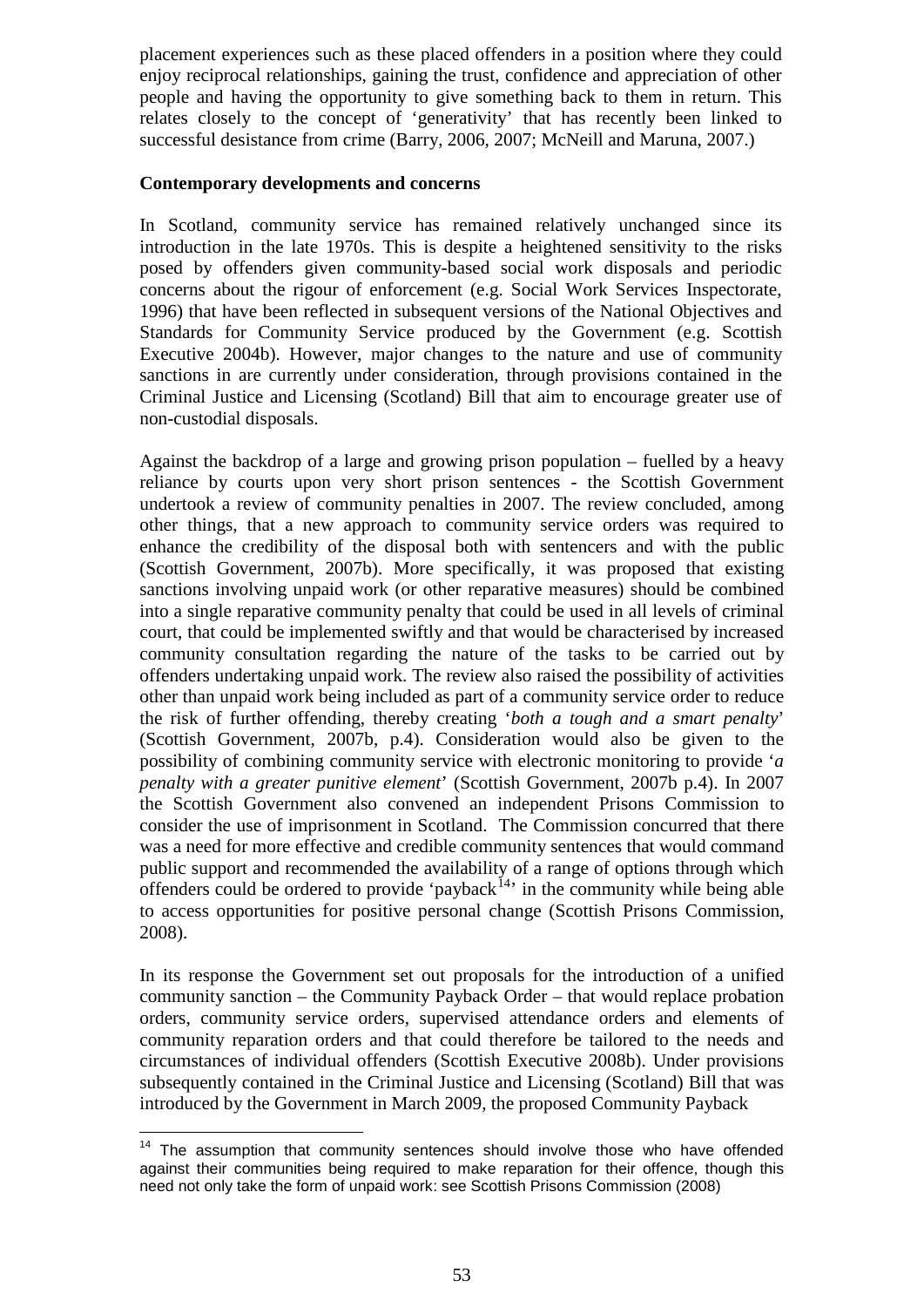Order will include 20 to 300 hours of unpaid work or other activity to be completed within 6 months (or 3 months if the sentence is less than 100 hours). Other requirements that can be imposed include supervision, attendance at an offending behaviour programme, residence at a specified place and treatment for mental health problems, alcohol and drugs (with the latter including regular drug testing): in this respect, the new orders will share many similarities with Community Orders in England and Wales (see, for example, Mair et al., 2007) An additional requirement of electronic monitoring will be available to the court in the event of a Community Payback Order being breached and sentencers will be able to review the order in court periodically where this is deemed appropriate.

One of the most progressive and controversial of the Scottish prisons Commission's proposals was that courts be required in most circumstances to replace short prison sentences (of up to 6 months) with community sentences (Scottish Prisons Commission, 2008). However, Government support fell short of the *abolition* of short prison sentences that the Commission proposed, supporting instead, a *presumption against* the use of short prison sentences. Under Government proposals, community sentences will become the norm for less serious offences and sentencers will be required to provide justifications for imposing a custodial sentence of less than 6 months. This provision was included in the in Criminal Justice and Licensing (Scotland) Bill October 2009 that was introduced in March 2009.

The broad policy direction being taken by the Scottish Government is to be welcomed - in particular the clear support that is being articulated for the use of community penalties for less serious offenders and the presumption against the use of short prison sentences. However, these and other recent developments (such as the introduction of fiscal work order pilots) also raise a number of related concerns regarding penal philosophy, resources and net-widening, each of which is considered in turn.

## *The role of populist punitiveness?*

It is evident that recent developments in penal policy in Scotland have been shaped to a significant extent by political concerns about public confidence and perceptions of justice. Whether this reflects an increase in populist punitiveness – what Bottoms (1995, p. 40) has defined as 'the notion of politicians tapping into, and using for their own purposes, what they believe to be the public's generally punitive stance' – is less clear. Although there have been occasional attempts by politicians to enhance the perceived punitiveness of unpaid work through, for example, increasing offenders' visibility by requiring them to wear distinctive uniforms (McIvor, 2007) these have tended to be short-lived. For example, guidance issued in 1996 to local authorities requiring that community service by offenders was made visible through the use of local publicity, the displaying of signs to identify projects, the clear marking of vehicles used to transport workers and materials and the marking of offenders' protective clothing (Scottish Office, 1996) was repealed by the government the following year on the basis that it was likely to detract from rather than enhance the rehabilitation of offenders completing community service orders (Scottish Office, 1997). A more recent government-funded emphasis on visibility – which began in three areas of Scotland in 2008 - has focused on raising the profile of community service among communities through media and other promotional campaigns and increasing its reducibility among the public as an alternative to prison.

The current Scottish Government appears to be committed to a policy of penal reductionism but is equally aware of the need for public and judicial support for the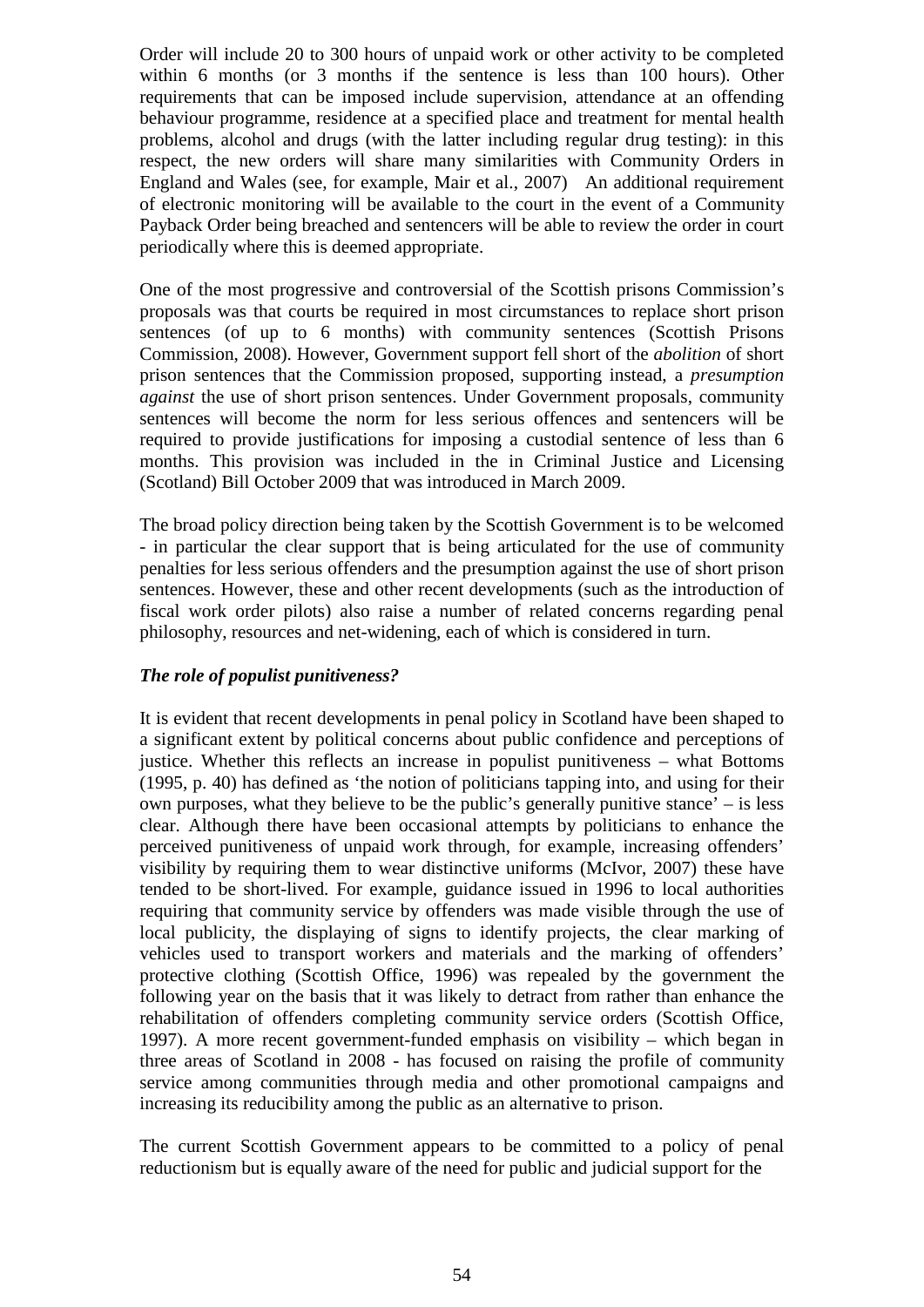measures that it is proposing to introduce. In this respect, perceptions of public intolerance cannot be regarded as underpinning increasingly punitive policies: rather, the 'packaging' of reforms aimed at reducing Scotland's high level of imprisonment – characterised in particular by its over-reliance on short custodial sentences - is intended to allay public concerns that these progressive developments are not construed as the Government being 'soft on crime'. Proposals to name the proposed new community penalty 'community payback' can therefore be understood in this light, though the terminology also raises questions as to the relative emphasis being placed upon different penal aims. While relevant policy documents underline the need for community sanctions that are both reparative and enable offenders to take steps to reduce their offending behaviour, the term 'payback' also evokes strong connotations of vengefulness that would appear to forefront retributive aims.

Why this may be politically necessary can be understood by considering the role of the media - in particular, its relentless attempts to expose and decry apparent leniency with respect to how community sanctions are used and implemented.- and evidence of public support for tougher sentences for less serious crime (TNS System Three, 2007). Punitive public attitudes are bolstered – and perhaps even nurtured - in Scotland by a tabloid media that seems determined to unearth examples of the Government being 'soft on crime'. For example, an article in the Sunday Mail (a Scottish Sunday tabloid) on 11 January 2009 entitled '*Cons on Community Service filmed boozing, smoking and using phones*' claims to '*expose the sham*' of community service in Scotland through a '*catalogue of shocking failures*' [15](#page-14-0). The article states – in outraged tones - that a group of offenders in Glasgow were transported by taxis, given long breaks, chatted with their supervisors, smoked, drank lager and used their mobile phones. In the article – accompanied by secretly filmed footage of offenders on community service orders – the lax supervision of offenders is decried as '*making a mockery of the Government's get tough on crime policy*' and used as a basis to question the appropriateness of its proposals to replace short prison sentences with unpaid work.

### *Resources*

The importance of judicial and public attitudes was further highlighted in June 2009 when a sheriff in Aberdeen attracted media attention by declaring it 'unacceptable' that an offender given community service for drugs offences had been placed on a waiting list and completed only two and a half hours over a period of six months. The sheriff observed that '*It is essential for the judiciary and the public to have confidence that such orders when imposed, will be implemented*' and requested that social work management attend court to respond to questions about the management of community service orders in the city. After a city councillor responded to the effect that the council was under-resourced to deal with the number of offenders given community sentences, the Government announced a few days later that an extra £5.5 million was being invested to 'speed up' community sentences, with most of this money aimed at helping local authorities to 'clear their backlogs' and achieve tighter turnaround times (Scottish Government, 2009d). The additional resources were overand-above those already made available in 2008 with a view to increasing staffing levels, reducing waiting times and making sure that offenders on orders "can start paying back more quickly" (Scottish Government, 2008c).

As the Justice Minister noted when announcing the availability of increased funding for community sentences, the challenges associated with the smooth and speedy

<span id="page-14-0"></span><sup>15</sup> http://www.sundaymail.co.uk/news/scottish-news/2009/01/11/cons-on-community-servicefilmed-boozing-smoking-and-using-phones-78057-21031384/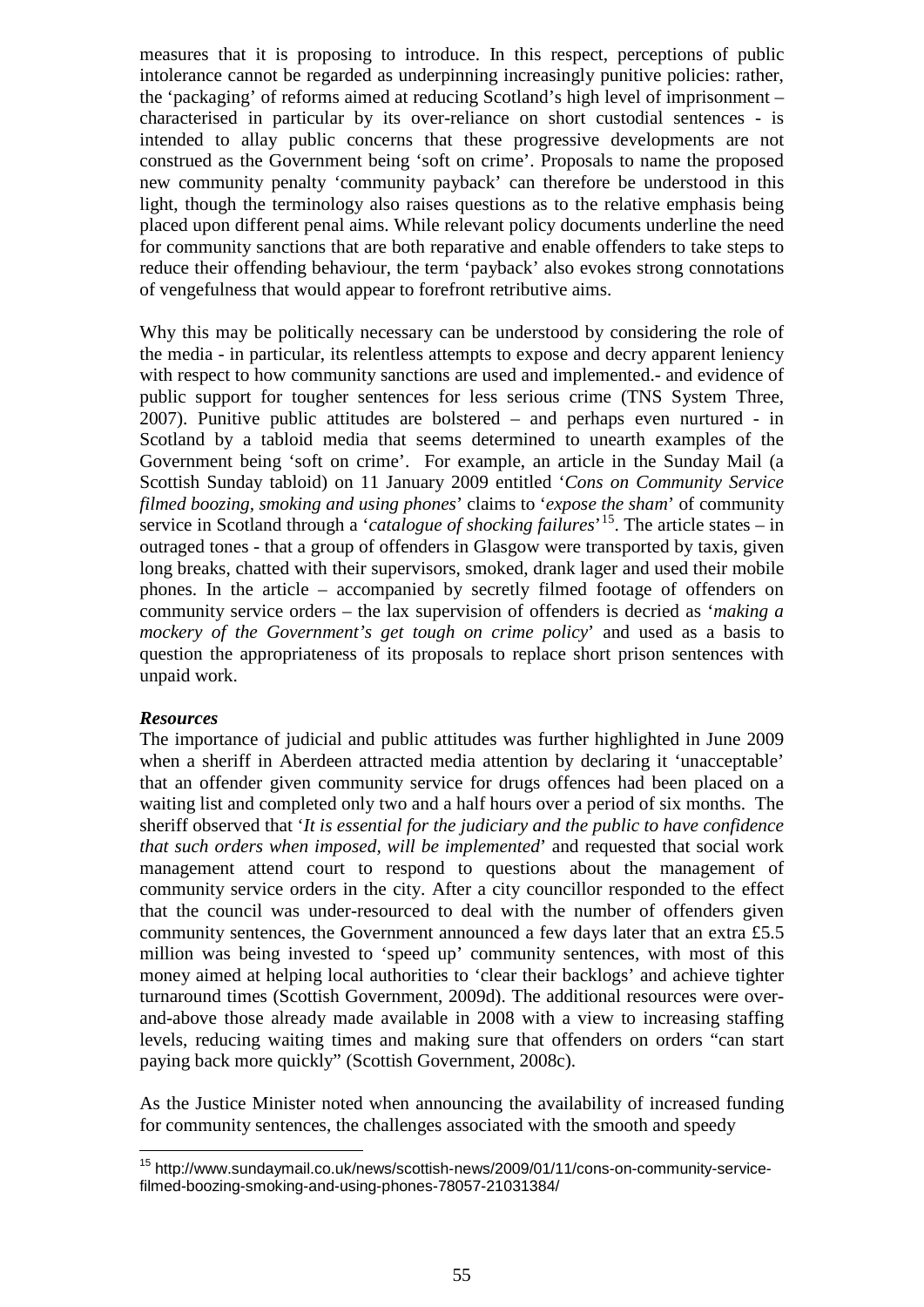implementation and enforcement of community service vary across different parts of the country. The level of staffing is only one factor that has an impact on the capacity of community service schemes to operate efficiently and effectively: this is also likely to be determined by the availability of suitable work and this is dependent upon the willingness of agencies and individuals to make work placements for offenders in an increasingly punitive climate and in the absence of incentives other than the receipt 'free' labour. Unpaid work undertaken by offenders is meant to be work that would not otherwise be undertaken, placing constraints upon the types of work that are appropriate for offenders to perform. This, in turn, places significant demands upon community service schemes to locate suitable placements for offenders on orders (whose choice of placement must also be decided with regard to the risks the offender may present). The extension of unpaid work as an alternative to imprisonment for fine default (where the supervised attendance order activity takes the form of unpaid work) has placed additional demands upon community service schemes in locating sufficient suitable placement experiences and further demands still will be created by the introduction of unpaid work as an alternative to prosecution (the FWO).

The likely resource implications of recent and proposed changes to the nature and use of community sanctions in Scotland (including unpaid work) – and, hence, the ability of community service schemes across the country to meet any increased demand cannot easily be assessed. However, it has been estimated that Community Payback Orders will comprise 90 per cent of community sanctions under the new arrangements: *if* a majority of these orders contain requirements for unpaid work and *if* the policy intention of replacing short prison sentences with community sanctions is met to any significant extent, the resource implications will be immense.

#### *Net-widening*

A final, and related, set of considerations concerns the capacity of unpaid work by offenders to facilitate reductions in the use of imprisonment. When community service orders were introduced in Scotland they were explicitly intended to serve as alternatives to short prison sentences, though it appeared that they were often used instead of other non-custodial penalties (McIvor, 1992). Even following the introduction of legislation aimed at ensuring that community service orders were only used where a prison sentence would otherwise have been imposed, there was evidence that the courts were adopting a more flexible approach (McIvor and Tulle-Winton, 1993). Under the current Government proposals, community payback orders will be extended to the Justice of the Peace Courts – which have not had the capacity to impose community service orders and which make relatively limited use of imprisonment – with the risk that orders will often be made where an alterative noncustodial penalty, such as a fine, would previously have been imposed. In addition, it is conceivable that when community payback orders are used, they are more likely than is currently the case to involve two or more supervisory 'elements' (for example, unpaid work *and* supervision), thus effectively 'thinning the mesh' (Cohen, 1985).

Other factors that may influence the use of Community Payback Orders include sentencing guidelines issued by a proposed Scottish Sentencing Council – which may or may not encourage less use of custodial sentences for different types of crime – and the perceived capacity of those supervising offenders in the community to provide effective sentencing options. Although the current legislative proposals contain a presumption against short prison sentences, sentencers will still be able to impose short periods in custody if they believe that there is no suitable alternative available. The perceived level and quality of resources available to supervise offenders in the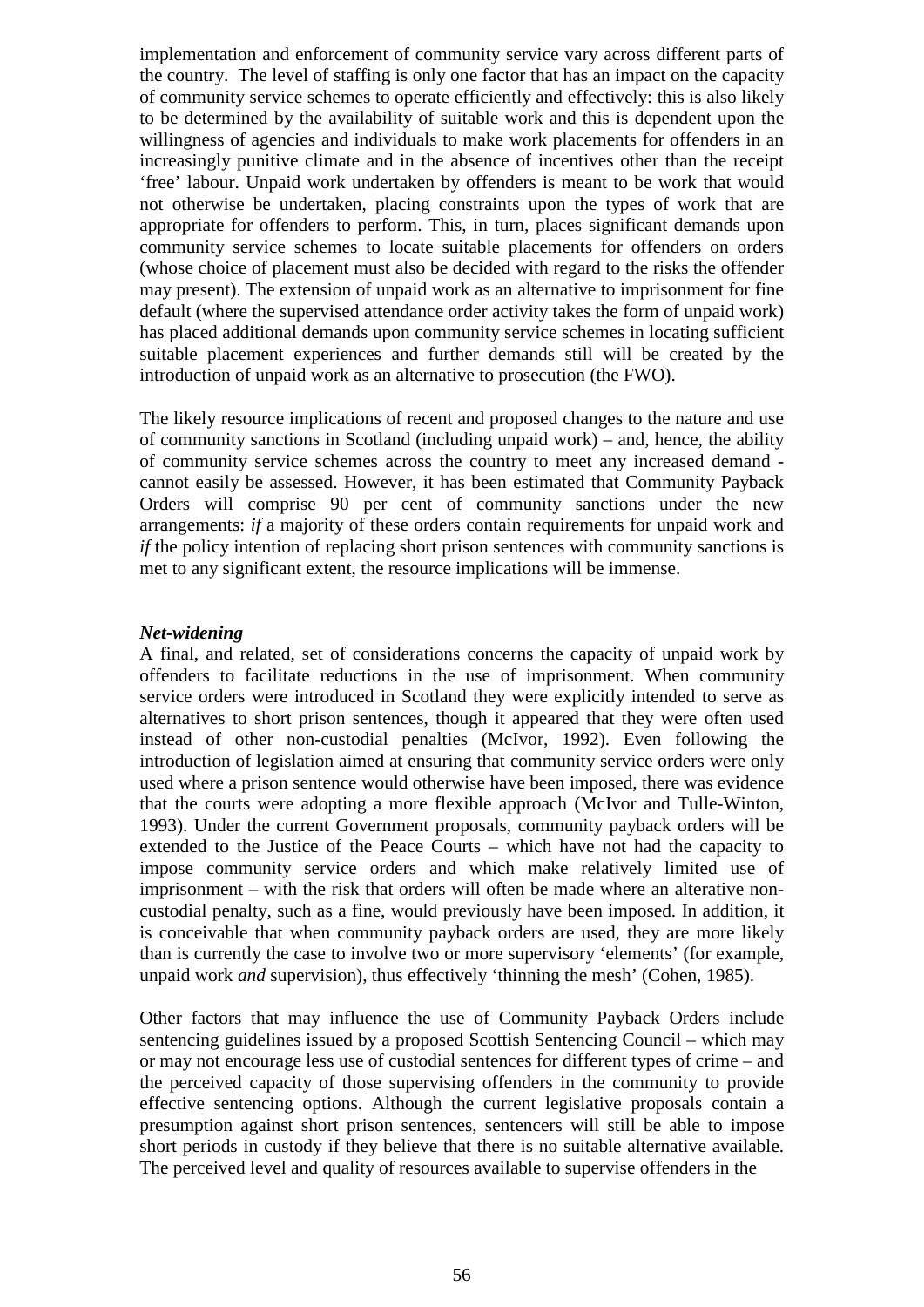community and the swiftness with which they can be implemented may, therefore, be critical in this regard.

## **Conclusions**

In the 30 years since its introduction, community service by offenders has become a well-established and credible sentencing option in Scotland. The number of orders made grew steadily during the 1980s and has remained relatively stable since, with community service orders annually representing 4% of main penalties for persons convicted in Scottish courts. The intrinsic 'appeal' of unpaid work as a penalty has resulted in the option being extended – with varying degrees of success – to more groups of offenders at additional points in the criminal justice process. Contemporary Government policy envisages a central role for unpaid work in enabling offenders to 'pay back' to communities for their behaviour while taking appropriate steps to minimise the risk that they will continue to offend. In this respect Scottish penal policy continues to embrace penal reductivism while emphasising reparative and rehabilitative aims, though the language used suggests that aiming to secure wider popular and judicial support for anti-custodialism has necessitated the 'repackaging' of community sanctions in more explicitly retributivist terms.

This proposed central role for unpaid work as a penal sanction does not, however, come without potential drawbacks, not least of which is the potential for net-widening (Cohen, 1985) and the capacity of community service schemes to meet the demands for unpaid work requirements both in terms of supervisory capacity and appropriate placement provision. Ultimately, the willingness of Scottish sentencers to avoid short prison sentences will depend, among other things, on the perceived quality of the alternatives: while improvements in quality may not result in a significant reduction of custody rates, reductions in quality might bring about further penal expansion. Ironically, the more use that is made of community payback the greater the challenges that local authority social work services will face in implementing and managing orders efficiently and effectively and maintaining the credibility in the eyes of the public and the courts.

## **Email:**

[gillian.mcivor@stir.ac.uk](mailto:gillian.mcivor@stir.ac.uk)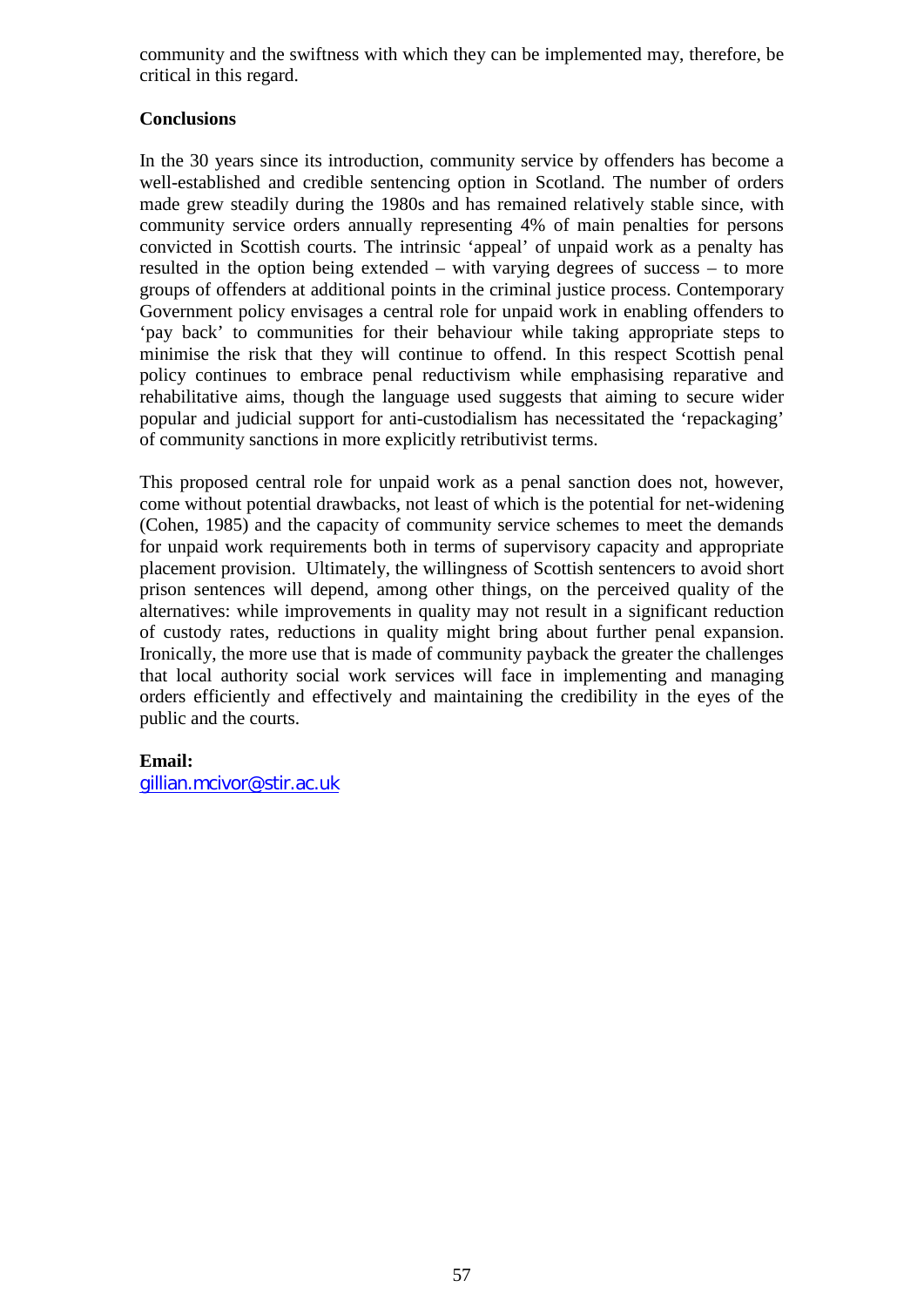#### **References**

- Barry, M. (2000) 'The mentor/monitor debate in criminal justice: 'What works' for offenders', *British Journal of Social Work 30 (5)*: 575-96.
- Barry, M. (2006) *Youth Offending in Transition: The Search for Social Recognition*. Abingdon: Routledge.
- Barry, M. (2007) 'The transitional pathways of young female offenders: Towards a non-offending lifestyle', in R. Sheehan, G. McIvor and C. Trotter (eds.) *What Works with Women Offenders? International Perspectives*. Cullompton: Willan Publishing.
- Bottoms, A. (1995) 'The philosophy and politics of punishment and sentencing', in C. Clarkson and R. Morgan (Eds.) *The politics of sentencing reform*. Oxford: Clarendon Press.
- Brown, L. (1994) *A Fine on Time: The Monitoring and Evaluation of the Pilot Supervised Attendance Order Scheme.* Edinburgh: Scottish Office Central Research Unit
- Carnie, J. (1990) *Sentencers' Perceptions of Community Service by Offenders*. Edinburgh: Scottish Office Central Research Unit.
- Cohen, S. (1985) *Visions of Social Control - Crime, Punishment and Classification.* Cambridge: Polity Press.
- Curren, J., MacQueen, S. and Whyte, B. (2007) *'Forced to Make Amends': An Evaluation of the Community Reparation Order Pilots*. Edinburgh: Scottish Executive Social Research.
- Duguid, G. (1982) *Community Service in Scotland: The First Two Years*. Edinburgh: Scottish Office Central Research Unit.
- Goodwin, K. and McIvor, G. (2000) 'Women and community service orders', *Women, Girls and Criminal Justice 1 (3)*: 35-6 & 42-4.
- Hine, J. (1993) 'Acess for women: Flexible and friendly?', in D. Whitfield and D. Scott (Eds.) *Paying Back: Twenty Years of Community Service*. Winchester: Waterside Press.
- Killias, M., Aebi, M. and Ribeaud, D. (2000) 'Does community service rehabilitate better than short-term imprisonment? Results of a controlled experiment', *The Howard Journal 39 (1):* 40-57.
- Levy, L. and McIvor, G. (2001) *National Evaluation of the Operation and Impact of Supervised Attendance Orders*. Edinburgh: Scottish Executive Central Research Unit.
- Mair, G., Cross, N. and Taylor, S. (2007) *The Use and Impact of the Community Order and the Suspended Sentence Order*. London: Centre for Crime and Justice Studies.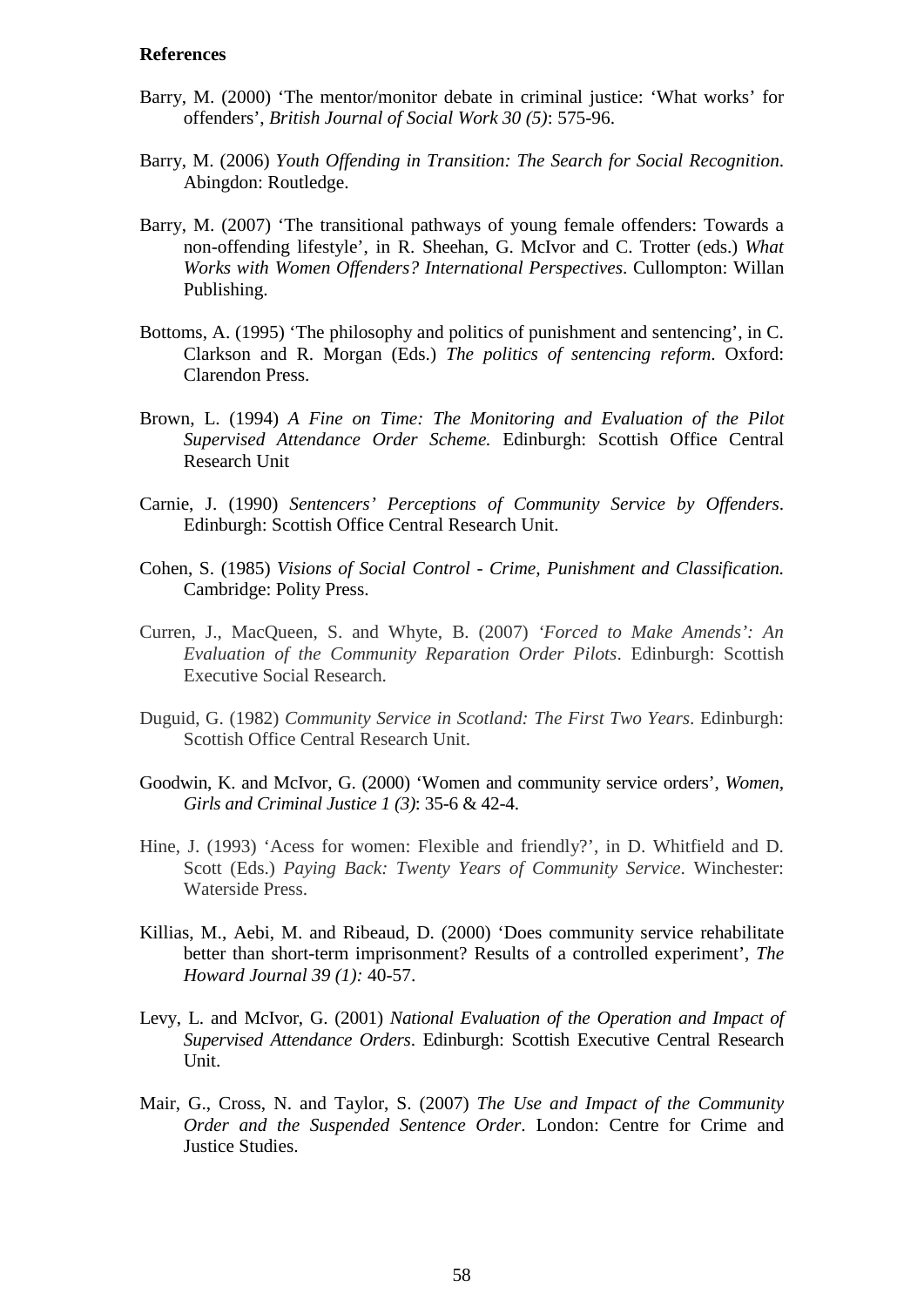- McIvor, G. (1990) 'Community service and custody in Scotland', *The Howard Journal 29*: 101-13.
- McIvor, G. (1991) 'Community service work placements', *The Howard Journal 30:* 19- 29.
- McIvor, G. (1992) *Sentenced to Serve: The Operation and Impact of Community Service by Offenders*. Aldershot: Avebury.
- McIvor, G. (1993) 'Community service by offenders: How much does the community benefit?', *Research on Social Work Practice 3*: 385-403.
- McIvor, G. (1993) 'Community service by offenders: Agency experiences and attitudes', *Research on Social Work Practice 3:* 66-82.
- McIvor G. (1998a) 'Jobs for the boys?: Gender differences in referral for community service', *The Howard Journal 3 (3):* 280-91.
- McIvor, G. (1998b) 'Prosocial modeling and legitimacy: Lessons from a study of community service', in A. Matravers and S. Rex (Eds.) *Prosocial Modeling and Legitimacy: The Clarke Hall Day Conference*. Cambridge: University of Cambridge Institute of Criminology.
- McIvor, G. (2004) 'Service with a smile? Women and Community 'Punishment'', in G. McIvor (Ed.) *Women Who Offend*. London: Jessica Kingsley.
- McIvor, G. (2007) Paying back unpaid work by offenders, in G. McIvor and P. Raynor (Eds) *Developments in Social Work with Offenders***.** London: Jessica Kingsley.
- McIvor, G. And Tulle-Winton, E. (1993) *The Use of Community Service by Scottish Courts*. Stirling: Social Work Research Centre, University of Stirling.
- McNeill, F. and Maruna, S. (2007) 'Giving up and giving back: Desistance, generativity and social work with offenders', in G. McIvor and P. Raynor (Eds.) *Developments in Social Work with Offenders.* London: Jessica Kingsley.
- Reid Howie Associates (2006) *Evaluation of The Implementation of the Mandatory Supervised Attendance Order Pilot at Ayr Sheriff and Glasgow District Courts*. Edinburgh: Scottish Executive Social Research.
- Rex, S. and Gelsthorpe, L. (2002) 'The role of community service in reducing offending: Evaluating Pathfinder projects in the UK', *The Howard Journal 41 (*4): 311-325.
- Rifkind, M. (1989) 'Penal policy: The way ahead', *The Howard Journal 28*: 81-90.
- Scottish Executive (2004a) *Report of the Summary Justice Review Committee*. Edinburgh: Scottish Executive.
- Scottish Executive (2004b) *National Objectives for Social Work Services in the Criminal Justice System: Standards - Community Service*. Edinburgh: Scottish Executive.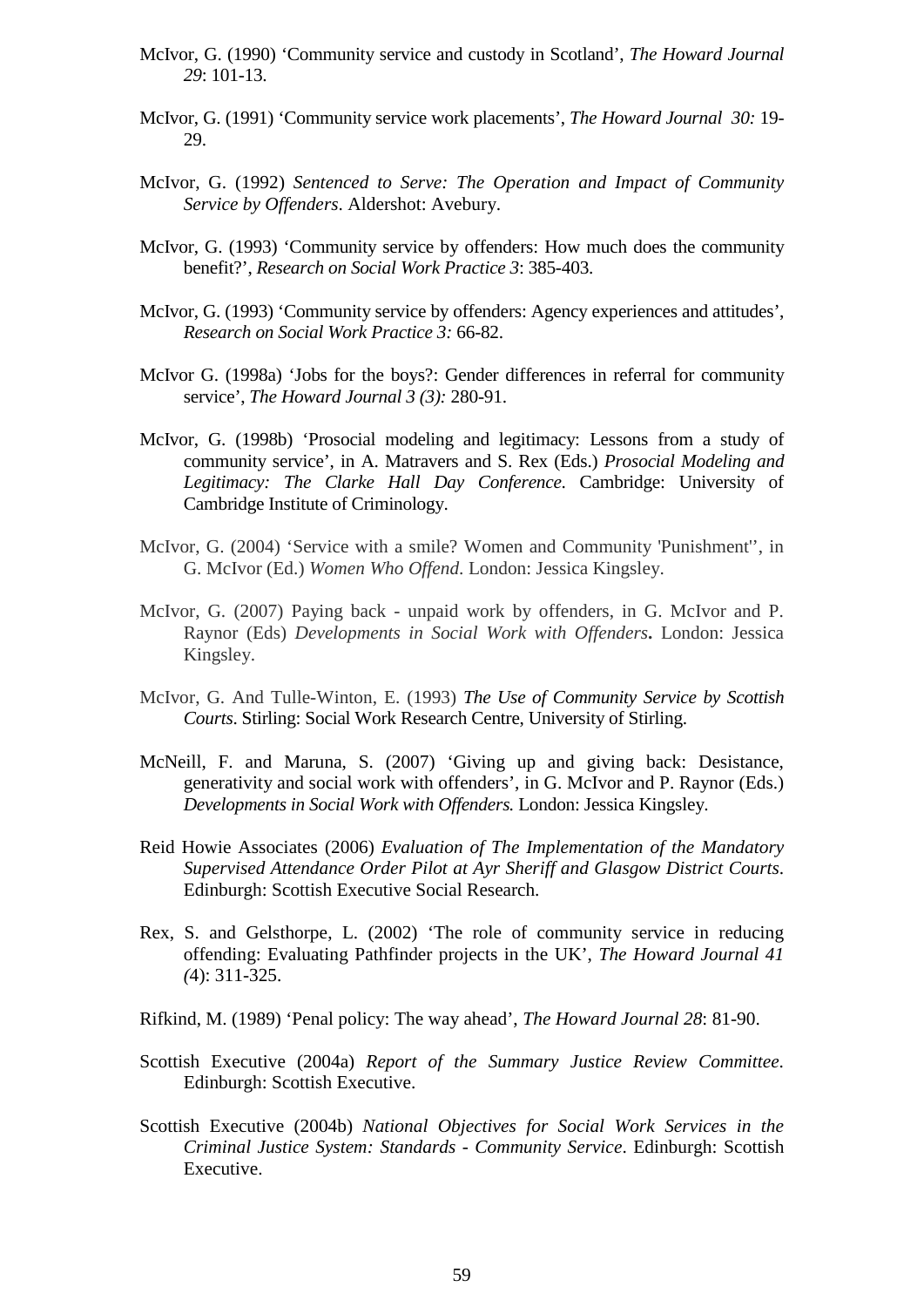- Scottish Executive (2005) *Smarter Justice, Safer Communities: Summary Justice Reform Next Steps*. Edinburgh: Scottish Executive.
- Scottish Executive (2007a) *Summary Justice System Model Paper: Describing how summary justice cases will be dealt with in Scotland. Edinburgh: Scottish Executive.*
- Scottish Government (2007b) *Reforming and Revitalising: Report of the Review of Community Penalties: Summary*. Edinburgh: Scottish Government.
- Scottish Government (2008a) *Criminal Justice Social Work Statistics, 2007-08*. Edinburgh: Scottish Government.
- Scottish Government (2008b) *Protecting Scotland's Communities: Fair, Fast and Flexible Justice*. Edinburgh: Scottish Government.
- Scottish Government (2008c) *News release*: *Funding to deliver speedier community penalties*. Edinburgh: Scottish Government.
- Scottish Government (2009a) *Criminal Proceedings in Scottish Courts 2007/8*. Edinburgh: Scottish Government.
- Scottish Government (2009b) *Guidance on Community Service to Support Revised National Standards*. Edinburgh: Scottish Government Criminal Justice Directorate.
- Scottish Government (2009c) *Reconvictions of Offenders Discharged from Custody or Given Non-custodial sentences in 2004-05 and 2005-06, Scotland*. Edinburgh: Scottish Government.
- Scottish Government (2009d) *News release*: *Extra resources for community justice*. Edinburgh: Scottish Government.
- Scottish Office (1996) *Circular no: SWSG12/96 Community Service By Offenders: Public Awareness, Environmental Work and Hours*. http://www.scotland.gov.uk/library/swsg/index-g/c163.htm
- Scottish Office (1997) *News Release*: *Community Service - McLeish ends requirement to mark offenders protective clothing*. Edinburgh: Scottish Office.
- Scottish Prisons Commission (2008) *Scotland's Choice: Report of the Prisons Commission.* Edinburgh: Blackwell.
- Social Work Services Group (1989) *National Objectives and Standards for the Operation of Community Service by Offenders Schemes in Scotland*. Edinburgh: Scottish Office.
- Social Work Services Group (1993) *Social Work Services in the Criminal Justice System: Summary of National Objectives and Standards.* Edinburgh: The Scottish Office.